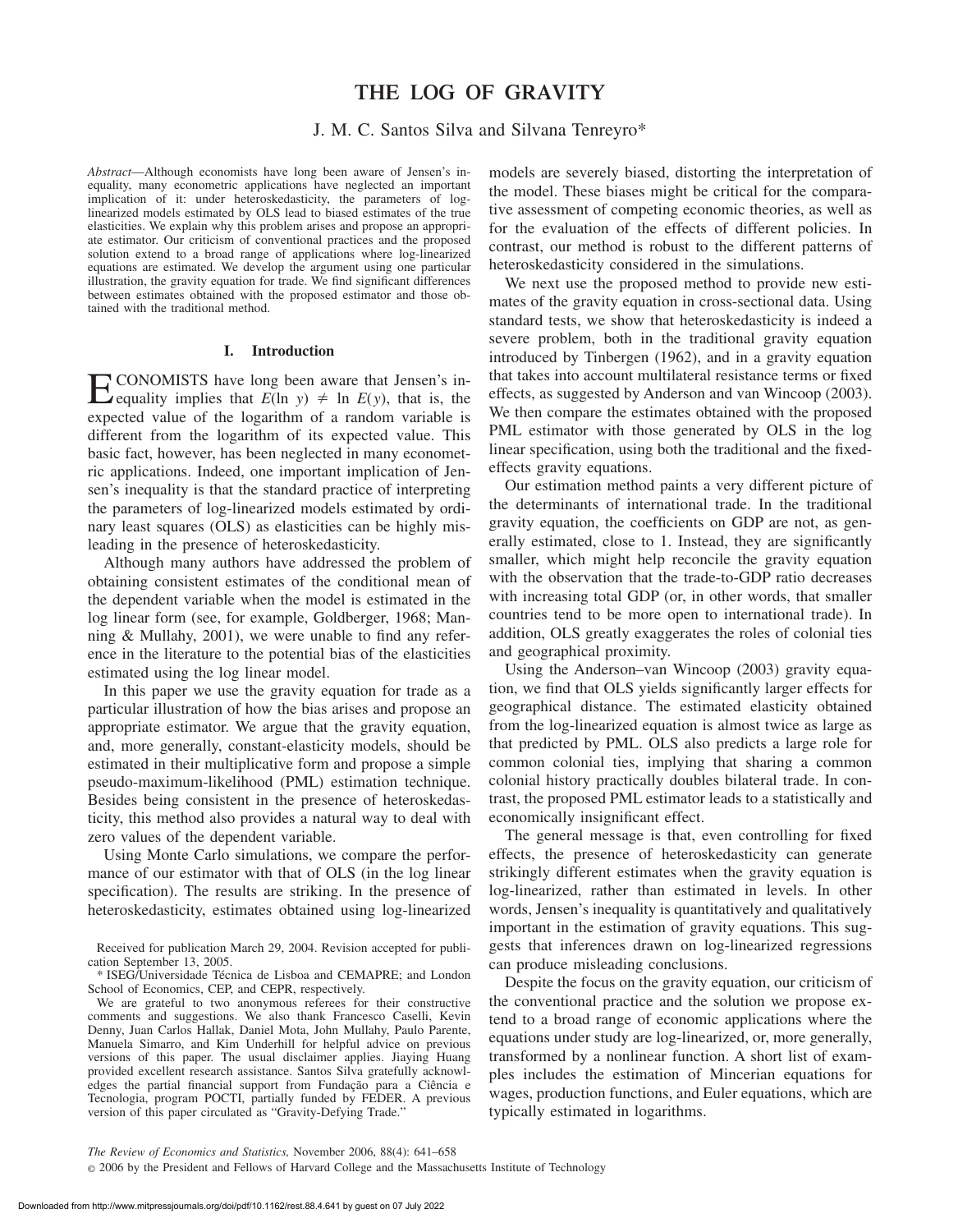The remainder of the paper is organized as follows. Section II studies the econometric problems raised by the estimation of gravity equations. Section III considers constant-elasticity models in general; it introduces the PML estimator and specification tests to check the adequacy of the proposed estimator. Section IV presents the Monte Carlo simulations. Section V provides new estimates of both the traditional and the Anderson–van Wincoop gravity equation. The results are compared with those generated by OLS, nonlinear least squares, and tobit estimations. Section VI contains concluding remarks.

### **II. The Econometrics of the Gravity Equation**

### *A. The Traditional Gravity Equation*

The pioneering work of Jan Tinbergen (1962) initiated a vast theoretical and empirical literature on the gravity equation for trade. Theories based on different foundations for trade, including endowment and technological differences, increasing returns to scale, and Armington demands, all predict a gravity relationship for trade flows analogous to Newton's law of universal gravitation.<sup>1</sup> In its simplest form, the gravity equation for trade states that the trade flow from country *i* to country *j*, denoted by  $T_{ij}$ , is proportional to the product of the two countries' GDPs, denoted by  $Y_i$  and  $Y_j$ , and inversely proportional to their distance,  $D_{ij}$ , broadly construed to include all factors that might create trade resistance. More generally,

$$
T_{ij} = \alpha_0 Y_i^{\alpha_1} Y_j^{\alpha_2} D_{ij}^{\alpha_3},\tag{1}
$$

where  $\alpha_0$ ,  $\alpha_1$ ,  $\alpha_2$ , and  $\alpha_3$  are unknown parameters.

The analogy between trade and the physical force of gravity, however, clashes with the observation that there is no set of parameters for which equation (1) will hold exactly for an arbitrary set of observations. To account for deviations from the theory, stochastic versions of the equation are used in empirical studies. Typically, the stochastic version of the gravity equation has the form

$$
T_{ij} = \alpha_0 Y_i^{\alpha_1} Y_j^{\alpha_2} D_{ij}^{\alpha_3} \eta_{ij}, \qquad (2)
$$

<sup>1</sup> See, for example, Anderson (1979), Helpman and Krugman (1985), Bergstrand (1985), Davis (1995), Deardoff (1998), and Anderson and van Wincoop (2003). A feature common to these models is that they all assume complete specialization: each good is produced in only one country. However, Haveman and Hummels (2001), Feenstra, Markusen, and Rose (2000), and Eaton and Kortum (2001) derive the gravity equation without relying on complete specialization. Examples of empirical studies framed on the gravity equation include the evaluation of trade protection (for example, Harrigan, 1993), regional trade agreements (for example, Frankel, Stein, & Wei, 1998; Frankel, 1997), exchange rate variability (for example, Frankel & Wei, 1993; Eichengreen & Irwin, 1995), and currency unions (for example, Rose, 2000; Frankel & Rose, 2002; and Tenreyro & Barro, 2002). See also the various studies on *border effects* influencing the patterns of intranational and international trade, including McCallum (1995), and Anderson and van Wincoop (2003), among others.

where  $\eta_{ij}$  is an error factor with  $E(\eta_{ij}|Y_i, Y_j, D_{ij}) = 1$ , assumed to be statistically independent of the regressors, leading to

$$
E(T_{ij}|Y_i,Y_j,D_{ij}) = \alpha_0 Y_i^{\alpha_1} Y_j^{\alpha_2} D_{ij}^{\alpha_3}.
$$

There is a long tradition in the trade literature of loglinearizing equation (2) and estimating the parameters of interest by least squares, using the equation

$$
\ln T_{ij} = \ln \alpha_0 + \alpha_1 \ln Y_i + \alpha_2 \ln Y_j
$$
  
+ 
$$
\alpha_3 \ln D_{ij} + \ln \eta_{ij}.
$$
 (3)

The validity of this procedure depends critically on the assumption that  $\eta_{ij}$ , and therefore ln  $\eta_{ij}$ , are statistically independent of the regressors. To see why this is so, notice that the expected value of the logarithm of a random variable depends both on its mean and on the higher-order moments of the distribution. Hence, for example, if the variance of the error factor  $\eta_{ij}$  in equation (2) depends on  $Y_i$ ,  $Y_i$ , or  $D_{ij}$ , the expected value of ln  $\eta_{ij}$  will also depend on the regressors, violating the condition for consistency of OLS.2

In the cases studied in section V we find overwhelming evidence that the error terms in the usual log linear specification of the gravity equation are heteroskedastic, which violates the assumption that  $\ln \eta_{ij}$  is statistically independent of the regressors and suggests that this estimation method leads to inconsistent estimates of the elasticities of interest.

A related problem with the analogy between Newtonian gravity and trade is that gravitational force can be very small, but never zero, whereas trade between several pairs of countries is literally zero. In many cases, these zeros occur simply because some pairs of countries did not trade in a given period. For example, it would not be surprising to find that Tajikistan and Togo did not trade in a certain year.3 These zero observations pose no problem at all for the estimation of gravity equations in their multiplicative form. In contrast, the existence of observations for which the dependent variable is zero creates an additional problem for

<sup>3</sup> The absence of trade between small and distant countries might be explained, among other factors, by large variable costs (for example, bricks are too costly to transport) or large fixed costs (for example, information on foreign markets). At the aggregate level, these costs can be best proxied by the various measures of distance and size entering the gravity equation. The existence of zero trade between many pairs of countries is directly addressed by Hallak (2006) and Helpman, Melitz, and Rubinstein (2004). These authors propose a promising avenue of research using a two-part estimation procedure, with a fixed-cost equation determining the cutoff point above which a country exports, and a standard gravity equation. Their results, however, rely heavily on both normality and homoskedasticity assumptions, the latter being the particular concern of this paper. A natural topic for further research is to develop and implement an estimator of the two-part model that, like the PML estimator proposed here, is robust to distributional assumptions.

<sup>&</sup>lt;sup>2</sup> As an illustration, consider the case in which  $\eta_{ij}$  follows a log normal distribution, with  $E(\eta_{ij}|Y_i, Y_j, D_{ij}) = 1$  and variance  $\sigma_{ij}^2 = f(Y_i, Y_j, D_{ij})$ . The error term in the log-linearized representation will then follow a normal distribution, with  $E[\ln \eta_{ij}|Y_i, Y_j, D_{ij}] = -\frac{1}{2} \ln(1 + \sigma_{ij}^2)$ , which is also a function of the covariates.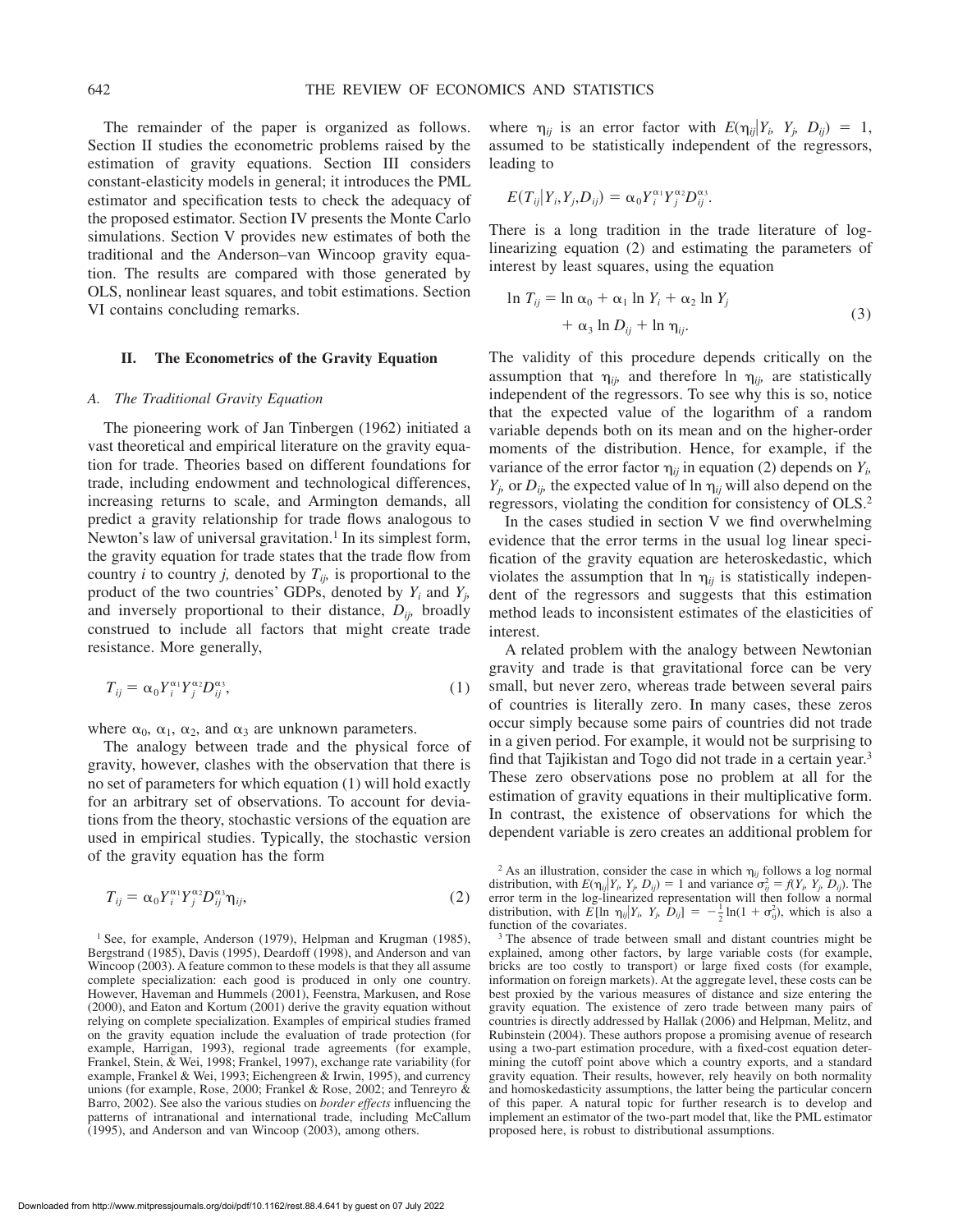the use of the log linear form of the gravity equation. Several methods have been developed to deal with this problem [see Frankel (1997) for a description of the various procedures]. The approach followed by the large majority of empirical studies is simply to drop the pairs with zero trade from the data set and estimate the log linear form by OLS. Rather than throwing away the observations with  $T_{ij} = 0$ , some authors estimate the model using  $T_{ij} + 1$  as the dependent variable or use a tobit estimator. However, these procedures will generally lead to inconsistent estimators of the parameters of interest. The severity of these inconsistencies will depend on the particular characteristics of the sample and model used, but there is no reason to believe that they will be negligible.

Zeros may also be the result of rounding errors.<sup>4</sup> If trade is measured in thousands of dollars, it is possible that for pairs of countries for which bilateral trade did not reach a minimum value, say \$500, the value of trade is registered as 0. If these rounded-down observations were partially compensated by rounded-up ones, the overall effect of these errors would be relatively minor. However, the rounding down is more likely to occur for small or distant countries, and therefore the probability of rounding down will depend on the value of the covariates, leading to the inconsistency of the estimators. Finally, the zeros can just be missing observations that are wrongly recorded as 0. This problem is more likely to occur when small countries are considered, and again the measurement error will depend on the covariates, leading to inconsistency.

#### *B. The Anderson–van Wincoop Gravity Equation*

Anderson and van Wincoop (2003) argue that the traditional gravity equation is not correctly specified, as it does not take into account multilateral resistance terms. One of the solutions for this problem that is suggested by those authors is to augment the traditional gravity equation with exporter and importer fixed effects, leading to

$$
T_{ij} = \alpha_0 Y_i^{\alpha_1} Y_j^{\alpha_2} D_{ij}^{\alpha_3} e^{\theta_i d_i + \theta_j d_j},\tag{4}
$$

where  $\alpha_0$ ,  $\alpha_1$ ,  $\alpha_2$ ,  $\alpha_3$ ,  $\theta_i$ , and  $\theta_j$  are the parameters to be estimated and  $d_i$  and  $d_j$  are dummies identifying the exporter and importer.5

Their model also yields the prediction that  $\alpha_1 = \alpha_2 = 1$ , which leads to the unit-income-elasticity model

$$
T_{ij} = \alpha_0 Y_i Y_j D_{ij}^{\alpha_3} e^{\theta_i d_i + \theta_j d_j},
$$

whose stochastic version has the form

$$
E(T_{ij}|Y_i,Y_j,D_{ij},d_i,d_j) = \alpha_0 Y_i Y_j D_{ij}^{\alpha_3} e^{\theta_i d_i + \theta_j d_j}.
$$
 (5)

<sup>4</sup> Trade data can suffer from many other forms of errors, as described in Feenstra, Lipsey, and Bowen (1997).

As before, log-linearization of equation (5) raises the problem of how to treat zero-value observations. Moreover, given that equation (5) is a multiplicative model, it is also subject to the biases caused by log-linearization in the presence of heteroskedasticity. Naturally, the presence of the individual effects may reduce the severity of this problem, but whether or not that happens is an empirical issue.

In our empirical analysis we provide estimates for both the traditional and the Anderson–van Wincoop gravity equations, using alternative estimation methods. We show that, in practice, heteroskedasticity is quantitatively and qualitatively important in the gravity equation, even when controlling for fixed effects. Hence, we recommend estimating the augmented gravity equation in levels, using the proposed PML estimator, which also adequately deals with the zerovalue observations.

#### **III. Constant-Elasticity Models**

Despite their immense popularity, empirical studies involving gravity equations still have important econometric flaws. These flaws are not exclusive to this literature, but extend to many areas where constant-elasticity models are used. This section examines how the deterministic multiplicative models suggested by economic theory can be used in empirical studies.

In their nonstochastic form, the relationship between the multiplicative constant-elasticity model and its log linear additive formulation is trivial. The problem, of course, is that economic relations do not hold with the accuracy of physical laws. All that can be expected is that they hold on average. Indeed, here we interpret economic models like the gravity equation as yielding the expected value of the variable of interest,  $y \ge 0$ , for a given value of the explanatory variables, *x* (see Goldberger, 1991, p. 5). That is, if economic theory suggests that *y* and *x* are linked by a constant-elasticity model of the form  $y_i = \exp(x_i, \beta)$ , the function  $exp(x_i\beta)$  is interpreted as the conditional expectation of  $y_i$  given *x*, denoted  $E[y_i|x]$ .<sup>6</sup> For example, using the notation in the previous section, the multiplicative gravity relationship can be written as the exponential function exp [ $\ln \alpha_0 + \alpha_1 \ln Y_i + \alpha_2 \ln Y_j + \alpha_3 \ln D_{ij}$ ], which is interpreted as the conditional expectation  $E(T_{ij}|Y_i, Y_j, D_{ij})$ .

Because the relation  $y_i = \exp(x_i\beta)$  holds on average but not for each *i,* an error term is associated with each observation, which is defined as  $\varepsilon_i = y_i - E[y_i|x]$ .<sup>7</sup> Therefore, the stochastic model can be formulated as

<sup>7</sup> Whether the error enters additively or multiplicatively is irrelevant for our purposes, as explained below.

<sup>&</sup>lt;sup>5</sup> Note that, throughout the paper,  $T_{ij}$  denotes exports from *i* to *j*.

<sup>&</sup>lt;sup>6</sup> Notice that if  $exp(x_i\beta)$  is interpreted as describing the conditional median of  $y_i$  (or some other conditional quantile) rather than the conditional expectation, estimates of the elasticities of interest can be obtained estimating the log linear model using the appropriate quantile regression estimator (Koenker & Bassett, 1978). However, interpreting exp( $x_i\beta$ ) as a conditional median is problematic when  $y_i$  has a large mass of zero observations, as in trade data. Indeed, in this case the conditional median of *yi* will be a discontinuous function of the regressors, which is generally not compatible with standard economic theory.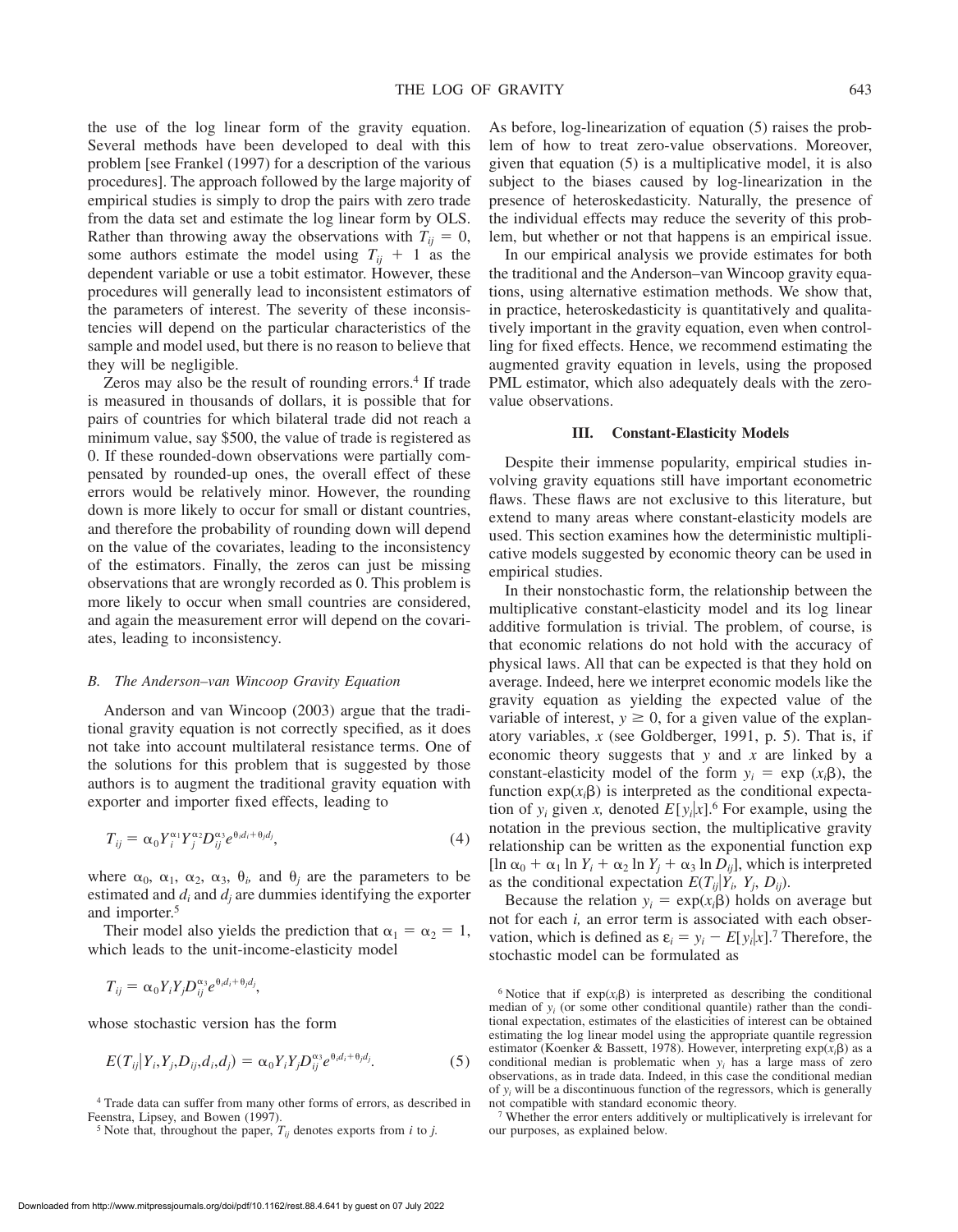$$
y_i = \exp(x_i \beta) + \varepsilon_i, \tag{6}
$$

with  $y_i \geq 0$  and  $E[\varepsilon_i | x] = 0$ .

As we mentioned before, the standard practice of loglinearizing equation (6) and estimating  $\beta$  by OLS is inappropriate for a number of reasons. First of all, *yi* can be 0, in which case log-linearization is infeasible. Second, even if all observations of  $y_i$  are strictly positive, the expected value of the log-linearized error will in general depend on the covariates, and hence OLS will be inconsistent. To see the point more clearly, notice that equation (6) can be expressed as

$$
y_i = \exp(x_i \beta) \eta_i,
$$

with  $\eta_i = 1 + \varepsilon_i / \exp(x_i \beta)$  and  $E[\eta_i | x] = 1$ . Assuming for the moment that  $y_i$  is positive, the model can be made linear in the parameters by taking logarithms of both sides of the equation, leading to

$$
\ln y_i = x_i \beta + \ln \eta_i. \tag{7}
$$

To obtain a consistent estimator of the slope parameters in equation (6) estimating equation (7) by OLS, it is necessary that  $E[\ln \eta_i|x]$  does not depend on  $x_i$ .<sup>8</sup> Because  $\eta_i =$ 1 + ε<sub>i</sub>/exp(x<sub>i</sub>β), this condition is met only if  $ε$ <sub>*i*</sub> can be written as  $\varepsilon_i = \exp(x_i\beta)$   $v_i$ , where  $v_i$  is a random variable statistically independent of  $x_i$ . In this case,  $\eta_i = 1 + v_i$  and therefore is statistically independent of  $x_i$ , implying that *E*[ln  $\eta$ <sub>*i*</sub>|x] is constant. Thus, only under very specific conditions on the error term is the log linear representation of the constant-elasticity model useful as a device to estimate the parameters of interest.

When  $\eta_i$  is statistically independent of  $x_i$ , the conditional variance of  $y_i$  (and  $\varepsilon_i$ ) is proportional to  $exp(2x_i\beta)$ . Although economic theory generally does not provide any information on the variance of  $\varepsilon$ <sub>*i*</sub>, we can infer some of its properties from the characteristics of the data. Because  $y_i$  is nonnegative, when  $E[y_i|x]$  approaches 0, the probability of  $y_i$  being positive must also approach 0. This implies that  $V[y_i|x]$ , the conditional variance of  $y_i$ , tends to vanish as  $E[y_i|x]$  passes to 0.9 On the other hand, when the expected value of *y* is far away from its lower bound, it is possible to observe large deviations from the conditional mean in either direction, leading to greater dispersion. Thus, in practice,  $\varepsilon_i$  will generally be heteroskedastic and its variance will depend on  $\exp(x_i\beta)$ , but there is no reason to assume that  $V[y_i|x]$  is proportional to  $exp(2x_i\beta)$ . Therefore, in general, regressing ln *y<sub>i</sub>* on  $x_i$  by OLS will lead to inconsistent estimates of β.

It may be surprising that the pattern of heteroskedasticity and, indeed, the form of all higher-order moments of the conditional distribution of the error term can affect the consistency of an estimator, rather than just its efficiency. The reason is that the nonlinear transformation of the dependent variable in equation (7) changes the properties of the error term in a nontrivial way because the conditional expectation of  $\ln \eta_i$  depends on the shape of the conditional distribution of  $\eta_i$ . Hence, unless very strong restrictions are imposed on the form of this distribution, it is not possible to recover information about the conditional expectation of *yi* from the conditional mean of  $\ln y_i$ , simply because  $\ln \eta_i$  is correlated with the regressors. Nevertheless, estimating equation (7) by OLS will produce consistent estimates of the parameters of  $E[\ln y_i|x]$  as long as  $E[\ln (y_i)|x]$  is a linear function of the regressors.<sup>10</sup> The problem is that these parameters may not permit identification of the parameters of  $E[y_i|x]$ .

In short, even assuming that all observations on  $y_i$  are positive, it is not advisable to estimate  $\beta$  from the log linear model. Instead, the nonlinear model has to be estimated.

### *A. Estimation*

Although most empirical studies use the log linear form of the constant-elasticity model, some authors [see Frankel and Wei (1993) for an example in the international trade literature] have estimated multiplicative models using nonlinear least squares (NLS), which is an asymptotically valid estimator for equation (6). However, the NLS estimator can be very inefficient in this context, as it ignores the heteroskedasticity that, as discussed before, is characteristic of this type of data.

The NLS estimator of  $\beta$  is defined by

$$
\hat{\beta} = \arg \min_{b} \sum_{i=1}^{n} [y_i - \exp(x_i b)]^2,
$$

which implies the following set of first-order conditions:

$$
\sum_{i=1}^{n} [y_i - \exp(x_i\hat{\beta})] \exp(x_i\hat{\beta}) x_i = 0.
$$
 (8)

These equations give more weight to observations where  $exp(x<sub>i</sub>î̂)$  is large, because that is where the curvature of the conditional expectation is more pronounced. However, these are generally also the observations with larger variance, which implies that NLS gives more weight to noisier observations. Thus, this estimator may be very inefficient, depending heavily on a small number of observations.

If the form of  $V[y_i|x]$  were known, this problem could be <sup>8</sup> Consistent estimation of the intercept would also require  $E[\ln \eta_i | x] = 0$ . eliminated using a weighted NLS estimator. However, in <sup>9</sup> In the case of trade data, when  $E[y_i | x]$  is close to its lower bound (that

is, for pairs of small and distant countries), it is unlikely that large values of trade are observed, for they cannot be offset by equally large deviations in the opposite direction, simply because trade cannot be negative. Therefore, for these observations, dispersion around the mean tends to be small.

<sup>&</sup>lt;sup>10</sup> When  $E[\ln y_i | x]$  is not a linear function of the regressors, estimating equation (7) by OLS will produce consistent estimates of the parameters of the best linear approximation to  $E[\ln y_i | x]$  (see Goldberger, 1991, p. 53).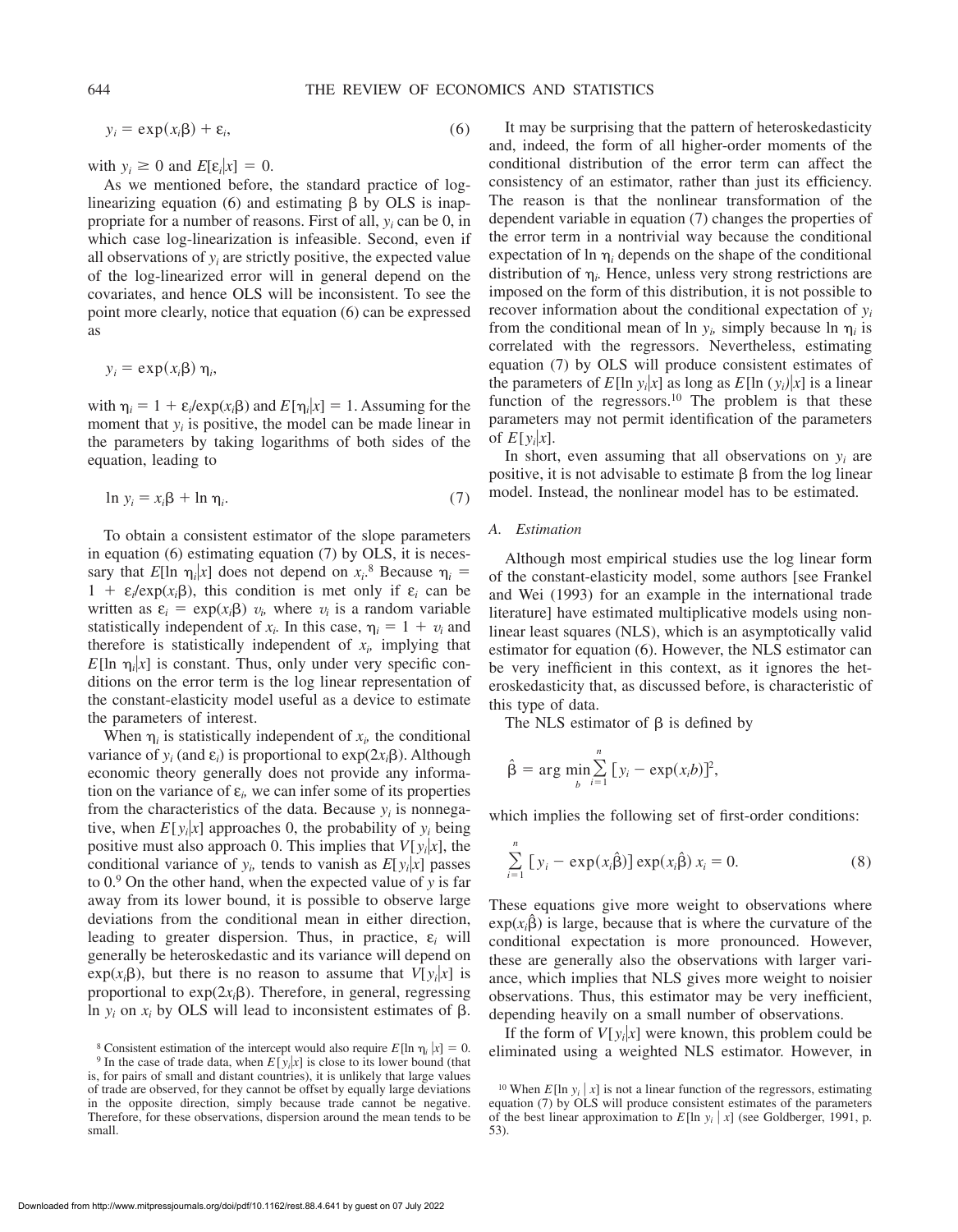practice, all we know about  $V[y_i|x]$  is that, in general, it goes to 0 as  $E[y_i|x]$  passes to 0. Therefore, an optimal weighted NLS estimator cannot be used without further information on the distribution of the errors. In principle, this problem can be tackled by estimating the multiplicative model using a consistent estimator, and then obtaining the appropriate weights estimating the skedastic function nonparametrically, as suggested by Delgado (1992) and Delgado and Kniesner (1997). However, this nonparametric generalized least squares estimator is rather cumbersome to implement, especially if the model has a large number of regressors. Moreover, the choice of the first-round estimator is an open question, as the NLS estimator may be a poor starting point due to its considerable inefficiency. Therefore, the nonparametric generalized least squares estimator is not appropriate to use as a workhorse for routine estimation of multiplicative models.11 Indeed, what is needed is an estimator that is consistent and reasonably efficient under a wide range of heteroskedasticity patterns and is also simple to implement.

A possible way of obtaining an estimator that is more efficient than the standard NLS without the need to use nonparametric regression is to follow McCullagh and Nelder (1989) and estimate the parameters of interest using a PML estimator based on some assumption on the functional form of  $V[y_i|x]$ .<sup>12</sup> Among the many possible specifications, the hypothesis that the conditional variance is proportional to the conditional mean is particularly appealing. Indeed, under this assumption  $E[y_i|x] = \exp(x_i\beta) \propto$  $V[y_i|x]$ , and  $\beta$  can be estimated by solving the following set of first-order conditions:

$$
\sum_{i=1}^{n} [y_i - \exp(x_i \tilde{\beta})] x_i = 0.
$$
 (9)

Comparing equations (8) and (9), it is clear that, unlike the NLS estimator, which is a PML estimator obtained assuming that  $V[y_i|x]$  is constant, the PML estimator based on equation (9) gives the same weight to all observations, rather than emphasizing those for which  $exp(x<sub>i</sub> \beta)$  is large. This is because, under the assumption that  $E[y_i|x] \propto V[y_i|x]$ , all observations have the same information on the parameters of interest as the additional information on the curvature of the conditional mean coming from observations with large  $exp(x_i\beta)$  is offset by their larger variance. Of course, this estimator may not be optimal, but without further information on the pattern of heteroskedasticity, it seems natural to give the same weight to all observations.13 Even if  $E[y_i|x]$  is not proportional to  $V[y_i|x]$ , the PML estimator based on equation (9) is likely to be more efficient than the NLS estimator when the heteroskedasticity increases with the conditional mean.

The estimator defined by equation (9) is numerically equal to the Poisson pseudo-maximum-likelihood (PPML) estimator, which is often used for count data.14 The form of equation (9) makes clear that all that is needed for this estimator to be consistent is the correct specification of the conditional mean, that is,  $E[y_i|x] = \exp(x_i\beta)$ . Therefore, the data do not have to be Poisson at all—and, what is more important, *yi* does not even have to be an integer—for the estimator based on the Poisson likelihood function to be consistent. This is the well-known PML result first noted by Gourieroux, Monfort, and Trognon (1984).

The implementation of the PPML estimator is straightforward: there are standard econometric programs with commands that permit the estimation of Poisson regression, even when the dependent variables are not integers. Because the assumption  $V[y_i|x] \propto E[y_i|x]$  is unlikely to hold, this estimator does not take full account of the heteroskedasticity in the model, and all inference has to be based on an Eicker-White (Eicker, 1963; White, 1980) robust covariance matrix estimator. In particular, within Stata (StataCorp., 2003), the PPML estimation can be executed using the following command:

*poisson export<sub>i, <i>j*</sub> ln( $dist_{ij}$ )</sub>  $\ln Y_i \ln Y_j$  (*other variables*)<sub>*ii</sub>*, *robust*</sub>

where *export* (or *import*) is measured in levels.

Of course, if it were known that  $V[y_i|x]$  is a function of higher powers of  $E[y_i|x]$ , a more efficient estimator could be obtained by downweighting even more the observations with large conditional mean. An example of such an estimator is the gamma PML estimator studied by Manning and Mullahy (2001), which, like the log-linearized model, assumes that  $V[y_i|x]$  is proportional to  $E[y_i|x]^2$ . The first-order conditions for the gamma PML estimator are given by

$$
\sum_{i=1}^n [y_i - \exp(x_i\check{\beta})] \exp(-x_i\check{\beta}) x_i = 0.
$$

In the case of trade data, however, this estimator may have an important drawback. Trade data for larger countries (as gauged by GDP per capita) tend to be of higher quality (see Frankel & Wei, 1993; Frankel, 1997); hence, models assuming that  $V[y_i|x]$  is a function of higher powers of  $E[y_i|x]$  might give excessive weight to the observations that

<sup>&</sup>lt;sup>11</sup> A nonparametric generalized least squares estimator can also be used to estimate linear models in the presence of heteroskedasticity of unknown form (Robinson, 1987). However, despite having been proposed more than 15 years ago, this estimator has never been adopted as a standard tool by researchers doing empirical work, who generally prefer the simplicity of the inefficient OLS, with an appropriate covariance matrix.

<sup>12</sup> See also Manning and Mullahy (2001). A related estimator is proposed by Papke and Wooldridge (1996) for the estimation of models for fractional data.

<sup>13</sup> The same strategy is implicitly used by Papke and Wooldridge (1996) in their pseudo-maximum-likelihood estimator for fractional data models.

<sup>14</sup> See Cameron and Trivedi (1998) and Winkelmann (2003) for more details on the Poisson regression and on more general models for count data.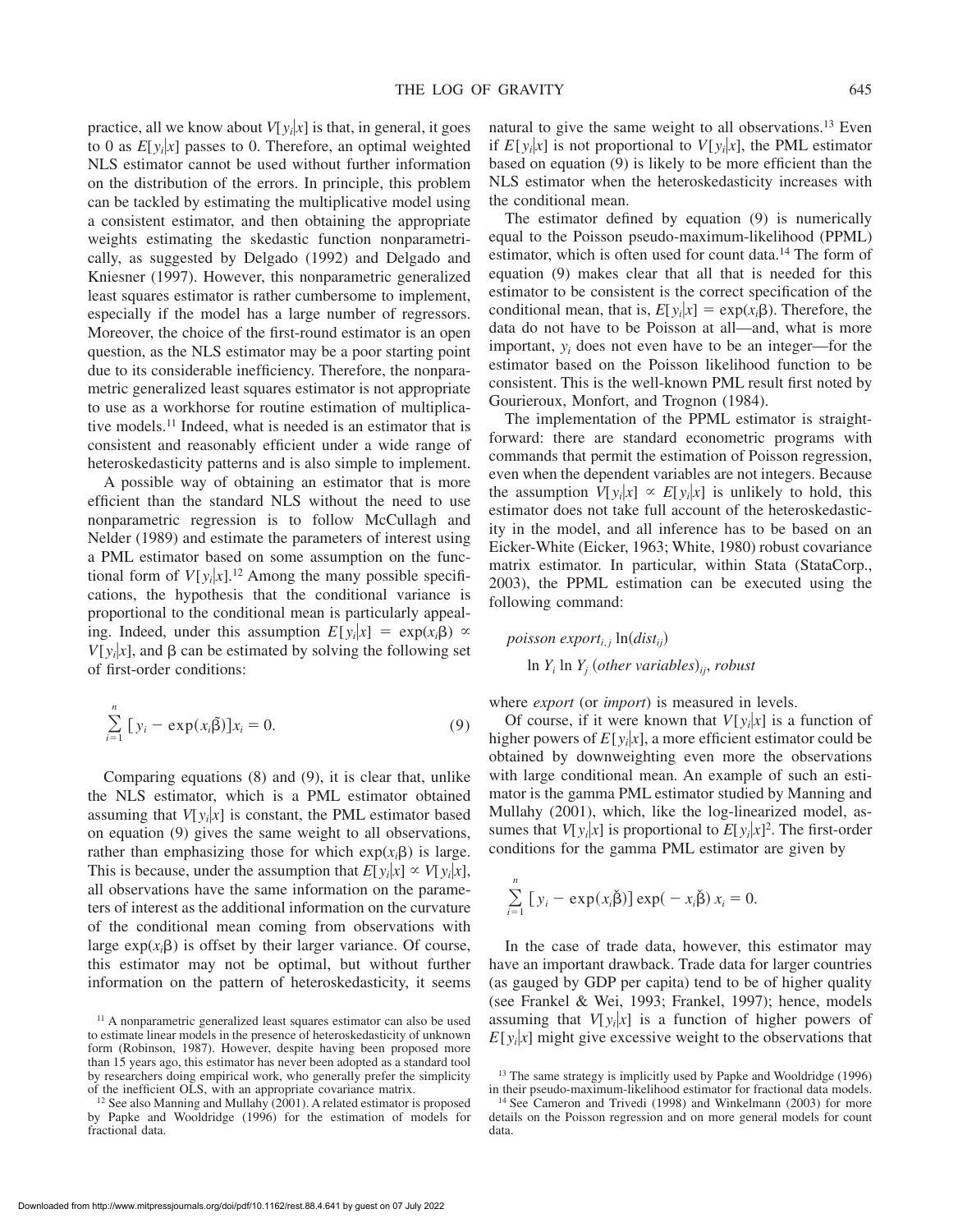are more prone to measurement errors.15 Therefore, the Poisson regression emerges as a reasonable compromise, giving less weight to the observations with larger variance than the standard NLS estimator, without giving too much weight to observations more prone to contamination by measurement error and less informative about the curvature of  $E[y_i|x]$ .<sup>16</sup>

### *B. Testing*

In this subsection we consider tests for the particular pattern of heteroskedasticity assumed by PML estimators, focusing on the PPML estimator. Although PML estimators are consistent even when the variance function is misspecified, the researcher can use these tests to check if a different PML estimator would be more appropriate and to decide whether or not the use of a nonparametric estimator of the variance is warranted.

Manning and Mullahy (2001) suggested that if

$$
V[y_i|x] = \lambda_0 E[y_i|x]^{\lambda_1},\tag{10}
$$

the choice of the appropriate PML estimator can be based on a Park-type regression (Park, 1966). Their approach is based on the idea that if equation (10) holds and an initial consistent estimate of  $E[y_i|x]$  is available, then  $\lambda_1$  can be consistently estimated using an appropriate auxiliary regression. Specifically, following Park (1966), Manning and Mullahy (2001) suggest that  $\lambda_1$  can be estimated using the auxiliary model

$$
\ln (y_i - \breve{y}_i)^2 = \ln \lambda_0 + \lambda_1 \ln \breve{y}_i + v_i, \qquad (11)
$$

where  $\ddot{y}_i$  denotes the estimated value of  $E[y_i|x]$ . Unfortunately, as the discussion in the previous sections should have made clear, this approach based on the loglinearization of equation (10) is valid only under very restrictive conditions on the conditional distribution of *yi.* However, it is easy to see that this procedure is valid when the constant-elasticity model can be consistently estimated in the log linear form. Therefore, using equation (11) a test for  $H_0$ :  $\lambda_1$  = 2 based on a nonrobust covariance estimator provides a check on the adequacy of the estimator based on the log linear model.

A more robust alternative, which is mentioned by Manning and Mullahy (2001) in a footnote, is to estimate  $\lambda_1$ from

$$
(y_i - \breve{y}_i)^2 = \lambda_0 (\breve{y}_i)^{\lambda_1} + \xi_i,
$$
\n(12)

using an appropriate PML estimator. The approach based on equation (12) is asymptotically valid, and inference about  $\lambda_1$ can be based on the usual Eicker-White robust covariance matrix estimator. For example, the hypothesis that  $V[y_i|x]$  is proportional to  $E[y_i|x]$  is accepted if the appropriate confidence interval for  $\lambda_1$  contains 1. However, if the purpose is to test the adequacy of a particular value of  $\lambda_1$ , a slightly simpler method based on the Gauss-Newton regression (see Davidson & MacKinnon, 1993) is available.

Specifically, to check the adequacy of the PPML for which  $\lambda_1 = 1$  and  $\tilde{y}_i = \exp(x_i\tilde{\beta})$ , equation (12) can be expanded in a Taylor series around  $\lambda_1 = 1$ , leading to

$$
(y_i - \breve{y}_i)^2 = \lambda_0 \breve{y}_i + \lambda_0 (\lambda_1 - 1)(\ln y_i) \breve{y}_i + \xi_i.
$$

Now, the hypothesis that  $V[y_i|x] \propto E[y_i|x]$  can be tested against equation (10) simply by checking the significance of the parameter  $\lambda_0(\lambda_1 - 1)$ . Because the error term  $\xi_i$  is unlikely to be homoskedastic, the estimation of the Gauss-Newton regression should be performed using weighted least squares. Assuming that in equation (12) the variance is also proportional to the mean, the appropriate weights are given by  $exp(-x_i\tilde{\beta})$ , and therefore the test can be performed by estimating

$$
(y_i - \breve{y}_i)^2 / \sqrt{\breve{y}_i} = \lambda_0 \sqrt{\breve{y}_i} + \lambda_0 (\lambda_1 - 1) (\ln \breve{y}_i) \sqrt{\breve{y}_i} + \xi_i^* \tag{13}
$$

by OLS and testing the statistical significance of  $\lambda_0(\lambda_1 - 1)$ using a Eicker-White robust covariance matrix estimator.<sup>17</sup>

In the next section, a small simulation is used to study the Gauss-Newton regression test for the hypothesis that  $V[y_i|x]$  $\propto E[y_i|x]$ , as well as the Park-type test for the hypothesis that the constant-elasticity model can be consistently estimated in the log linear form.

### **IV. A Simulation Study**

This section reports the results of a small simulation study designed to assess the performance of different methods to estimate constant-elasticity models in the presence of heteroskedasticity and rounding errors. As a by-product, we also obtain some evidence on the finite-sample performance of the specification tests presented above. These experiments are centered around the following multiplicative

<sup>17</sup> Notice that to test  $V[y_i|x] \propto E[y_i|x]$  against alternatives of the form  $V[y_i|x] = \lambda_0 \exp [x_i (\beta + \lambda)]$ , the appropriate auxiliary regression would be

$$
(y_i - \breve{y}_i)^2 / \sqrt{\breve{y}_i} = \lambda_0 \sqrt{\breve{y}_i} + \lambda_0 \lambda x_i \sqrt{\breve{y}_i} + \xi_i^*,
$$

and the test could be performed by checking the joint significance of the elements of  $\lambda_0 \lambda$ . If the model includes a constant, one of the regressors in the auxiliary regression is redundant and should be dropped.

<sup>&</sup>lt;sup>15</sup> Frankel and Wei (1993) and Frankel (1997) suggest that larger model: countries should be given more weight in the estimation of gravity equations. This would be appropriate if the errors in the model were just the result of measurement errors in the dependent variable. However, if it is accepted that the gravity equation does not hold exactly, measurement errors account for only part of the dispersion of trade data around the gravity equation.

<sup>&</sup>lt;sup>16</sup> It is worth noting that the PPML estimator can be easily adapted to deal with endogenous regressors (Windmeijer & Santos Silva, 1997) and panel data (Wooldridge, 1999). These extensions, however, are not pursued here.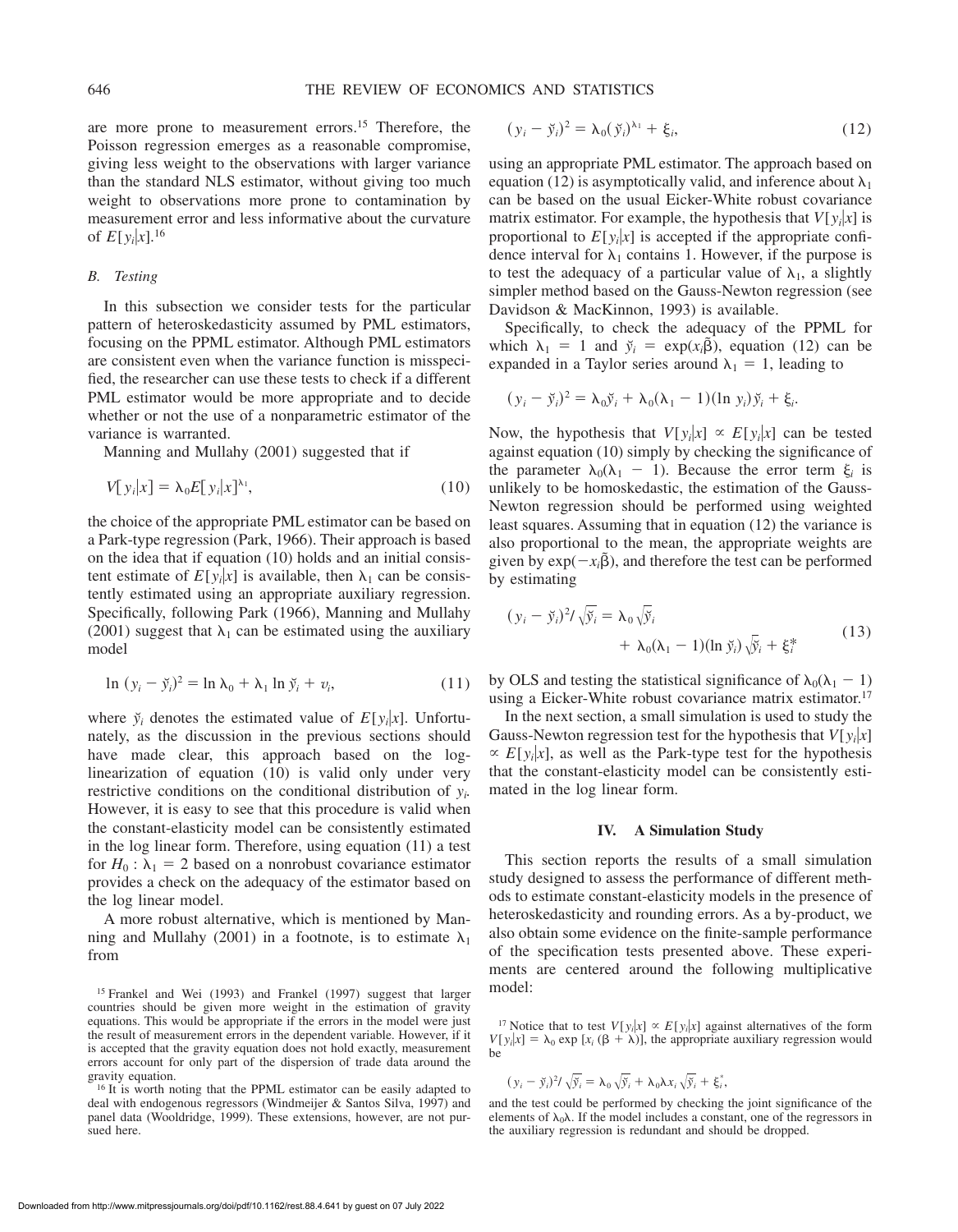Because, in practice, regression models often include a mixture of continuous and dummy variables, we replicate this feature in our experiments:  $x_{1i}$  is drawn from a standard normal, and  $x_2$  is a binary dummy variable that equals 1 with a probability of 0.4.18 The two covariates are independent, and a new set of observations of all variables is generated in each replication using  $\beta_0 = 0$ ,  $\beta_1 = \beta_2 = 1$ . Data on *y* are generated as

$$
y_i = \mu(x_i \beta) \eta_i,\tag{15}
$$

where  $\eta_i$  is a log normal random variable with mean 1 and variance  $\sigma_i^2$ . As noted before, the slope parameters in equation (14) can be estimated using the log linear form of the model only when  $\sigma_i^2$  is constant, that is, when  $V[y_i|x]$  is proportional to  $\mu(x_i\beta)^2$ .

In these experiments we analyzed PML estimators of the multiplicative model and different estimators of the loglinearized model. The consistent PML estimators studied were: NLS, gamma pseudo-maximum-likelihood (GPML), and PPML. Besides these estimators, we also considered the standard OLS estimator of the log linear model (here called simply OLS); the OLS estimator for the model where the dependent variable is  $y_i + 1$  [OLS( $y + 1$ )]; a truncated OLS estimator to be discussed below; and the threshold tobit of Eaton and Tamura (1994) (ET-tobit).19

To assess the performance of the estimators under different patterns of heteroskedasticity, we considered the four following specifications of  $\sigma_i^2$ :

Case 1: 
$$
\sigma_i^2 = \mu(x_i\beta)^{-2}
$$
;  $V[y_i|x] = 1$ .  
\nCase 2:  $\sigma_i^2 = \mu(x_i\beta)^{-1}$ ;  $V[y_i|x] = \mu(x_i\beta)$ .  
\nCase 3:  $\sigma_i^2 = 1$ ;  $V[y_i|x] = \mu(x_i\beta)^2$ .  
\nCase 4:  $\sigma_i^2 = \mu(x_i\beta)^{-1} + \exp(x_{2i})$ ;  $V[y_i|x] = \mu(x_i\beta) + \exp(x_{2i}) \mu(x_i\beta)^2$ .

In case 1 the variance of  $\varepsilon$ <sub>*i*</sub> is constant, implying that the NLS estimator is optimal. Although, as argued before, this case is unrealistic for models of bilateral trade, it is included in the simulations for completeness. In case 2, the conditional variance of *yi* equals its conditional mean, as in the Poisson distribution. The pseudo-maximum-likelihood estimator based on the Poisson distribution is optimal in this situation. Case 3 is the special case in which OLS estimation of the log linear model is consistent for the slope parameters of equation (14). Moreover, in this case the log linear model not only corrects the heteroskedasticity in the data, but, because  $\eta_i$  is log normal, it is also the maximum likelihood estimator. The GPML is the optimal PML estimator in this case, but it should be outperformed by the true maximum likelihood estimator. Finally, case 4 is the only one in which the conditional variance does not depend exclusively on the mean. The variance is a quadratic function of the mean, as in case 3, but it is not proportional to the square of the mean.

We carried out two sets of experiments. The first set was aimed at studying the performance of the estimators of the multiplicative and the log linear models under different patterns of heteroskedasticity. In order to study the effect of the truncation on the performance of the OLS, and given that this data-generating mechanism does not produce observations with  $y_i = 0$ , the log linear model was also estimated using only the observations for which  $y_i > 0.5$  $[OLS(y > 0.5)]$ . This reduces the sample size by approximately 25% to 35%, depending on the pattern of heteroskedasticity. The estimation of the threshold tobit was also performed using this dependent variable. Notice that, although the dependent variable has to cross a threshold to be observable, the truncation mechanism used here is not equal to the one assumed by Eaton and Tamura (1994). Therefore, in all these experiments the ET-tobit will be slightly misspecified and the results presented here should be viewed as a check of its robustness to this problem.

The second set of experiments studied the estimators' performance in the presence of rounding errors in the dependent variable. For that purpose, a new random variable was generated by rounding to the nearest integer the values of *yi* obtained in the first set of simulations. This procedure mimics the rounding errors in official statistics and generates a large number of zeros, a typical feature of trade data. Because the model considered here generates a large proportion of observations close to zero, rounding down is much more frequent than rounding up. As the probability of rounding up or down depends on the covariates, this procedure will necessarily bias the estimates, as discussed before. The purpose of the study is to gauge the magnitude of these biases. Naturally, the log linear model cannot be estimated in these conditions, because the dependent variable equals 0 for some observations. Following what is the usual practice in these circumstances, the truncated OLS estimation of the log-linear model was performed dropping the observations for which the dependent variable equals 0. Notice that the observations discarded with this procedure are exactly the same that are discarded by  $OLS(y > 0.5)$  in the first set of experiments. Therefore, this estimator is also denoted OLS( $y > 0.5$ ).

The results of the two sets of experiments are summarized in table 1, which displays the biases and standard errors of the different estimators of  $\beta$  obtained with 10,000 replicas of the simulation procedure described above. Only results for  $\beta_1$  and  $\beta_2$  are presented, as these are generally the parameters of interest.

<sup>18</sup> For example, in gravity equations, continuous variables (which are all strictly positive) include income and geographical distance. In equation (14),  $x_1$  can be interpreted as (the logarithm of) one of these variables. Examples of binary variables include dummies for free-trade agreements, common language, colonial ties, contiguity, and access to water.

<sup>&</sup>lt;sup>19</sup> We also studied the performance of other variants of the tobit model, finding very poor results.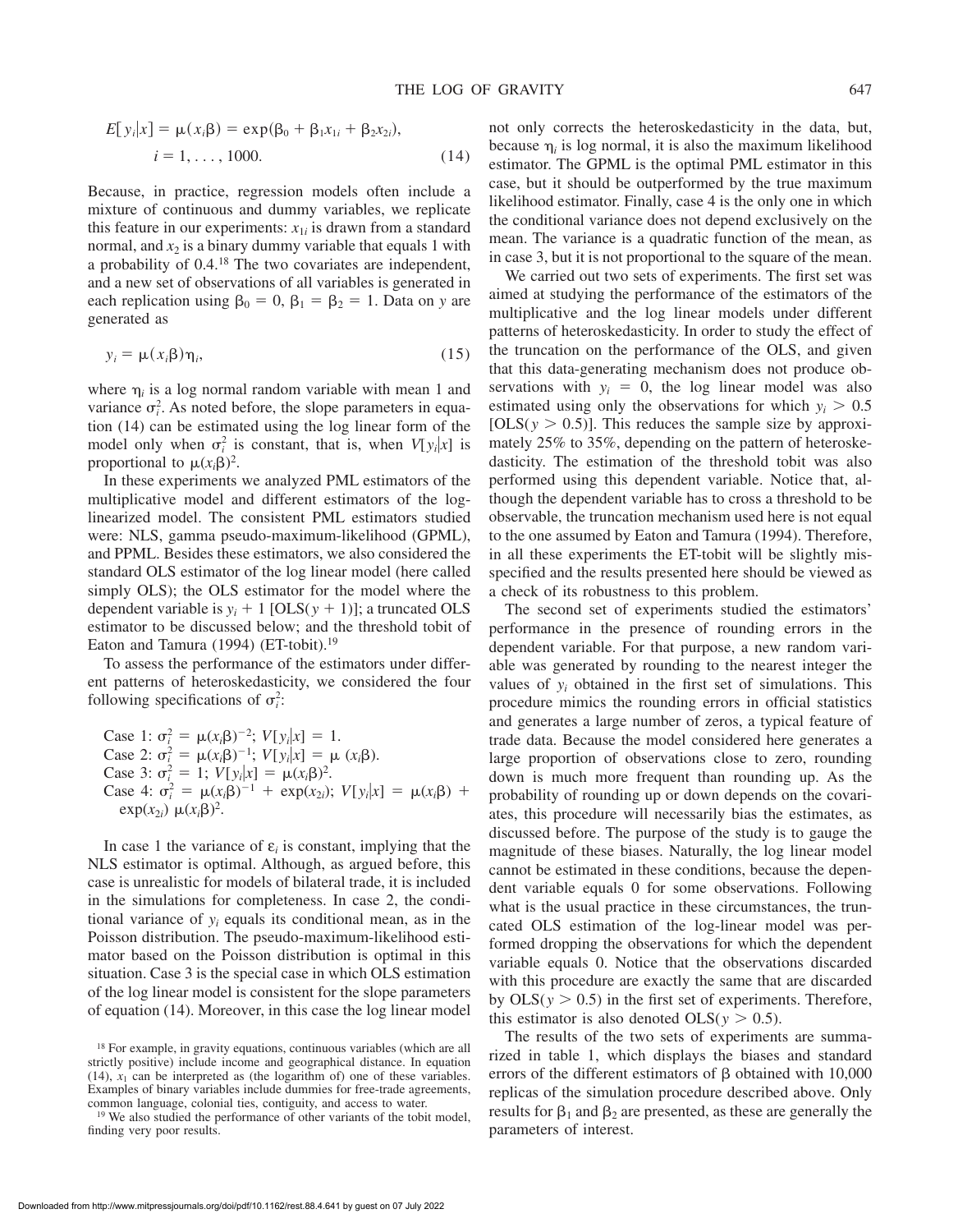|              |             |       | Results Without Rounding Error                                      |                                      |                          |                          | Results with Rounding Error |                          |
|--------------|-------------|-------|---------------------------------------------------------------------|--------------------------------------|--------------------------|--------------------------|-----------------------------|--------------------------|
|              | $\beta_1$   |       | $\beta_2$                                                           |                                      | $\beta_1$                |                          | $\beta_2$                   |                          |
| Estimator:   | <b>Bias</b> | S.E.  | <b>Bias</b>                                                         | S.E.                                 | <b>Bias</b>              | S.E.                     | <b>Bias</b>                 | S.E.                     |
|              |             |       |                                                                     | Case 1: $V[y_i x] = 1$               |                          |                          |                             |                          |
| <b>PPML</b>  | $-0.00004$  | 0.016 | 0.00009                                                             | 0.027                                | 0.01886                  | 0.017                    | 0.02032                     | 0.029                    |
| <b>NLS</b>   | $-0.00006$  | 0.008 | $-0.00003$                                                          | 0.017                                | 0.00195                  | 0.008                    | 0.00274                     | 0.018                    |
| <b>GPML</b>  | 0.01276     | 0.068 | 0.00754                                                             | 0.082                                | 0.10946                  | 0.096                    | 0.09338                     | 0.108                    |
| <b>OLS</b>   | 0.39008     | 0.039 | 0.35568                                                             | 0.054                                | $\overline{\phantom{0}}$ | $\overline{\phantom{m}}$ |                             |                          |
| ET-tobit     | $-0.47855$  | 0.030 | $-0.47786$                                                          | 0.032                                | $-0.49981$               | 0.030                    | $-0.49968$                  | 0.032                    |
| OLS(v > 0.5) | $-0.16402$  | 0.027 | $-0.15487$                                                          | 0.038                                | $-0.22121$               | 0.026                    | $-0.21339$                  | 0.036                    |
| $OLS(v + 1)$ | $-0.40237$  | 0.014 | $-0.37683$                                                          | 0.022                                | $-0.37752$               | 0.015                    | $-0.34997$                  | 0.024                    |
|              |             |       |                                                                     | Case 2: $V[y_i x] = \mu(x_i\beta)$   |                          |                          |                             |                          |
| PPML         | $-0.00011$  | 0.019 | 0.00009                                                             | 0.039                                | 0.02190                  | 0.020                    | 0.02334                     | 0.041                    |
| <b>NLS</b>   | 0.00046     | 0.033 | 0.00066                                                             | 0.057                                | 0.00262                  | 0.033                    | 0.00360                     | 0.057                    |
| <b>GPML</b>  | 0.00376     | 0.043 | 0.00211                                                             | 0.062                                | 0.13243                  | 0.073                    | 0.11331                     | 0.087                    |
| <b>OLS</b>   | 0.21076     | 0.030 | 0.19960                                                             | 0.049                                | $\overline{\phantom{0}}$ |                          |                             |                          |
| ET-tobit     | $-0.42394$  | 0.028 | $-0.42316$                                                          | 0.033                                | $-0.45518$               | 0.028                    | $-0.45513$                  | 0.033                    |
| OLS(v > 0.5) | $-0.17868$  | 0.026 | $-0.17220$                                                          | 0.043                                | $-0.24405$               | 0.026                    | $-0.23889$                  | 0.040                    |
| $OLS(y + 1)$ | $-0.42371$  | 0.015 | $-0.39931$                                                          | 0.025                                | $-0.39401$               | 0.016                    | $-0.36806$                  | 0.028                    |
|              |             |       |                                                                     | Case 3: $V[y_i x] = \mu(x_i\beta)^2$ |                          |                          |                             |                          |
| <b>PPML</b>  | $-0.00526$  | 0.091 | $-0.00228$                                                          | 0.130                                | 0.02332                  | 0.091                    | 0.02812                     | 0.133                    |
| <b>NLS</b>   | 0.23539     | 3.066 | 0.07323                                                             | 1.521                                | 0.23959                  | 3.082                    | 0.07852                     | 1.521                    |
| <b>GPML</b>  | $-0.00047$  | 0.041 | $-0.00029$                                                          | 0.083                                | 0.17134                  | 0.068                    | 0.14442                     | 0.104                    |
| <b>OLS</b>   | 0.00015     | 0.032 | $-0.00003$                                                          | 0.064                                | $\overline{\phantom{0}}$ |                          |                             | $\overline{\phantom{0}}$ |
| ET-tobit     | $-0.31908$  | 0.044 | $-0.32161$                                                          | 0.058                                | $-0.36480$               | 0.043                    | $-0.36789$                  | 0.056                    |
| OLS(y > 0.5) | $-0.34480$  | 0.039 | $-0.34614$                                                          | 0.064                                | $-0.41006$               | 0.037                    | $-0.41200$                  | 0.060                    |
| $OLS(y + 1)$ | $-0.51804$  | 0.021 | $-0.50000$                                                          | 0.038                                | $-0.48564$               | 0.022                    | $-0.46597$                  | 0.040                    |
|              |             |       | Case 4: $V[y_i x] = \mu(x_i\beta) + \exp(x_i\beta) \mu(x_i\beta)^2$ |                                      |                          |                          |                             |                          |
| <b>PPML</b>  | $-0.00696$  | 0.103 | $-0.00647$                                                          | 0.144                                | 0.02027                  | 0.104                    | 0.01856                     | 0.146                    |
| <b>NLS</b>   | 0.35139     | 7.516 | 0.08801                                                             | 1.827                                | 0.35672                  | 7.521                    | 0.09239                     | 1.829                    |
| <b>GPML</b>  | 0.00322     | 0.057 | $-0.00137$                                                          | 0.083                                | 0.12831                  | 0.085                    | 0.10245                     | 0.129                    |
| <b>OLS</b>   | 0.13270     | 0.039 | $-0.12542$                                                          | 0.075                                | $\overline{\phantom{0}}$ | $\qquad \qquad$          |                             | $\equiv$                 |
| ET-tobit     | $-0.29908$  | 0.049 | $-0.42731$                                                          | 0.063                                | $-0.34351$               | 0.047                    | $-0.46225$                  | 0.060                    |
| OLS(v > 0.5) | $-0.39217$  | 0.042 | $-0.41391$                                                          | 0.070                                | $-0.45188$               | 0.040                    | $-0.46173$                  | 0.066                    |
| $OLS(y + 1)$ | $-0.51440$  | 0.021 | $-0.58087$                                                          | 0.041                                | $-0.48627$               | 0.022                    | $-0.56039$                  | 0.044                    |
|              |             |       |                                                                     |                                      |                          |                          |                             |                          |

TABLE 1.—SIMULATION RESULTS UNDER DIFFERENT FORMS OF HETEROSKEDASTICITY

As expected, OLS only performs well in case 3. In all other cases this estimator is clearly inadequate because, despite its low dispersion, it is often badly biased. Moreover, the sign and magnitude of the bias vary considerably. Therefore, even when the dependent variable is strictly positive, estimation of constant-elasticity models using the log-linearized model cannot generally be recommended. As for the modifications of the log-linearized model designed to deal with the zeros of the dependent variable—ET-tobit, OLS( $y + 1$ ), and OLS( $y > 0.5$ )—their performance is also very disappointing. These results clearly emphasize the need to use adequate methods to deal with the zeros in the data and raise serious doubts about the validity of the results obtained using the traditional estimators based on the log linear model. Overall, except under very special circumstances, estimation based on the log-linear model cannot be recommended.

One remarkable result of this set of experiments is the extremely poor performance of the NLS estimator. Indeed, when the heteroskedasticity is more severe (cases 3 and 4), this estimator, despite being consistent, leads to very poor results because of its erratic behavior.<sup>20</sup> Therefore, it is clear that the loss of efficiency caused by some of the forms of heteroskedasticity considered in these experiments is strong enough to render this estimator useless in practice.

In the first set of experiments, the results of the gamma PML estimator are very good. Indeed, when no measurement error is present, the biases and standard errors of the GPML estimator are always among the lowest. However, this estimator is very sensitive to the form of measurement error considered in the second set of experiments, consistently leading to sizable biases. These results, like those of the NLS, clearly illustrate the danger of using a PML estimator that gives extra weight to the noisier observations.

As for the performance of the Poisson PML estimator, the results are very encouraging. In fact, when no rounding error is present, its performance is reasonably good in all

<sup>20</sup> Manning and Mullahy (2001) report similar results.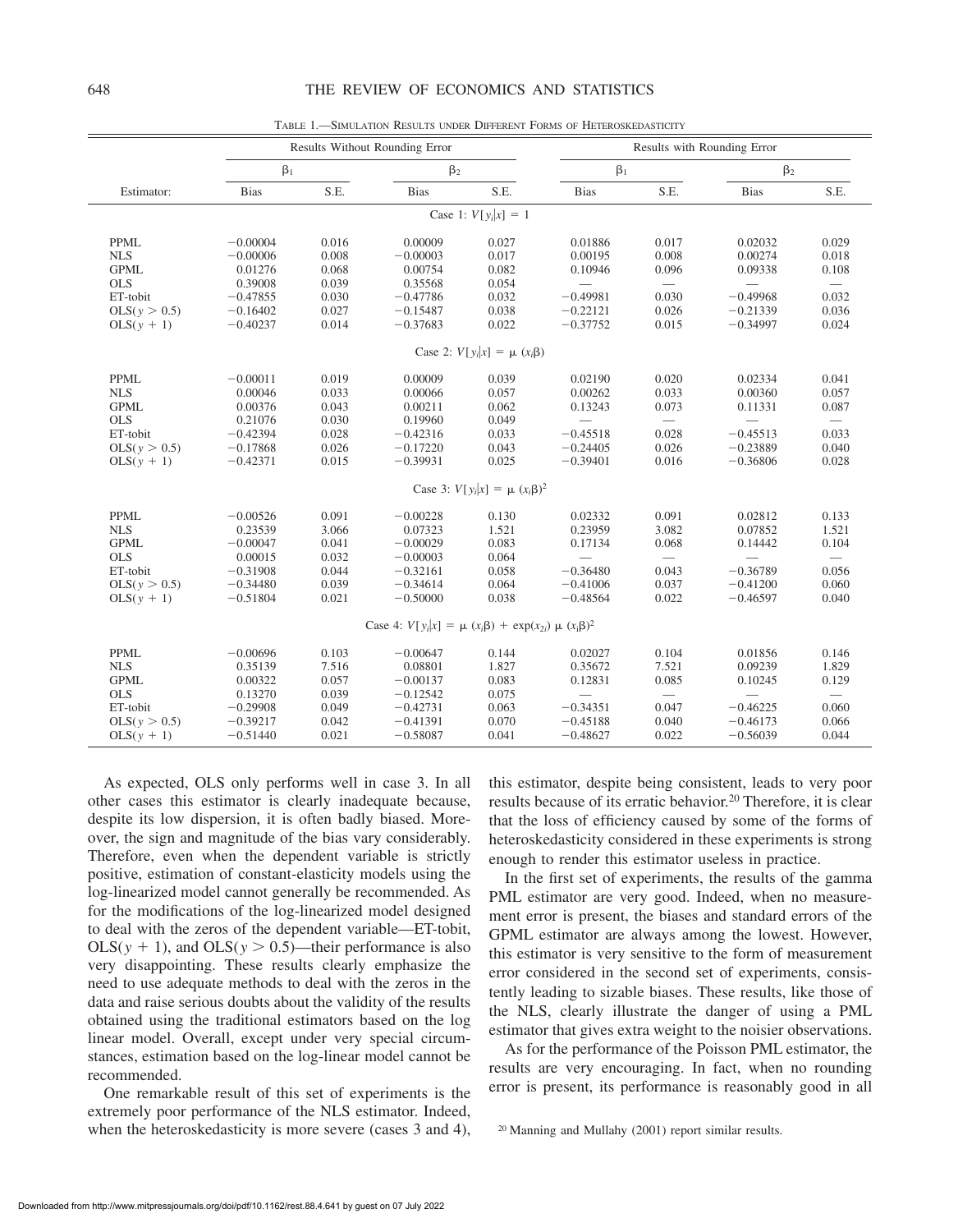cases. Moreover, although some loss of efficiency is noticeable as one moves away from case 2, in which it is an optimal estimator, the biases of the PPML are always small.<sup>21</sup> Moreover, the results obtained with rounded data suggest that the Poisson-based PML estimator is relatively robust to this form of measurement error of the dependent variable. Indeed, the bias introduced by the rounding-off errors in the dependent variable is relatively small, and in some cases it even compensates the bias found in the first set of experiments. Therefore, because it is simple to implement and reliable in a wide variety of situations, the Poisson PML estimator has the essential characteristics needed to make it the new workhorse for the estimation of constant-elasticity models.

Obviously, the sign and magnitude of the bias of the estimators studied here depend on the particular specification considered. Therefore, the results of these experiments cannot serve as an indicator of what can be expected in other situations. However, it is clear that, apart from the Poisson PML method, all estimators will often be very misleading.

These experiments were also used to study the finitesample performance of the Gauss-Newton regression (GNR) test for the adequacy of the Poisson PML based on equation (13) and of the Park test advocated by Manning and Mullahy (2001), which, as explained above, is valid only to check for the adequacy of the estimator based on the log linear model.<sup>22</sup> Given that the Poisson PML estimator is the only estimator with a reasonable behavior under all the cases considered, these tests were performed using residuals and estimates of  $\mu$  ( $x_i$  $\beta$ ) from the Poisson regression. Table 2 contains the rejection frequencies of the null hypothesis at the 5% nominal level for both tests in the four cases considered in the two sets of experiments. In this table the rejection frequencies under the null hypothesis are given in bold.

In as much as both tests have adequate behavior under the null and reveal reasonable power against a wide range of alternatives, the results suggest that these tests are important tools to assess the adequacy of the standard OLS estimator of the log linear model and of the proposed Poisson PML estimator.

### **V. The Gravity Equation**

In this section, we use the PPML estimator to quantitatively assess the determinants of bilateral trade flows, uncovering significant differences in the roles of various measures of size and distance from those predicted by the

TABLE 2.—REJECTION FREQUENCIES AT THE 5% LEVEL FOR THE TWO SPECIFICATION TESTS

| <b>GNR</b> Test | Park Test |                                                                  |
|-----------------|-----------|------------------------------------------------------------------|
|                 |           |                                                                  |
| 0.91980         | 1.00000   |                                                                  |
| 0.05430         | 1.00000   |                                                                  |
| 0.58110         | 0.06680   |                                                                  |
| 0.49100         | 0.40810   |                                                                  |
|                 |           |                                                                  |
| 0.91740         | 1.00000   |                                                                  |
| 0.14980         | 1.00000   |                                                                  |
| 0.57170         | 1.00000   |                                                                  |
| 0.47580         | 1.00000   |                                                                  |
|                 |           | Frequency<br>Without Measurement Error<br>With Measurement Error |

logarithmic tradition. We perform the comparison of the two techniques using both the traditional and the Anderson–van Wincoop (2003) specifications of the gravity equation.

For the sake of completeness, we also compare the PPML estimates with those obtained from alternative ways researchers have used to deal with zero values for trade. In particular, we present the results obtained with the tobit estimator used in Eaton and Tamura (1994), OLS estimator applied to  $ln(1 + T_{ii})$ , and a standard nonlinear least squares estimator. The results obtained with these estimators are presented for both the traditional and the Anderson–van Wincoop specifications.

### *A. The Data*

The analysis covers a cross section of 136 countries in 1990. Hence, our data set consists of 18,360 observations of bilateral export flows (136  $\times$  135 country pairs). The list of countries is reported in table A1 in the appendix. Information on bilateral exports comes from Feenstra et al. (1997). Data on real GDP per capita and population come from the World Bank's (2002) *World Development Indicators.* Data on location and dummies indicating contiguity, common language (official and second languages), colonial ties (direct and indirect links), and access to water are constructed from the CIA's (2002) *World Factbook.* The data on language and colonial links are presented on tables A2 and A3 in the appendix.23 Bilateral distance is computed using the great circle distance algorithm provided by Andrew Gray (2001). Remoteness—or relative distance—is calculated as the (log of) GDP-weighted average distance to all other countries (see Wei, 1996). Finally, information on preferential trade agreements comes from Frankel (1997), complemented with data from the World Trade Organization. The list of preferential trade agreements (and stronger forms of trade agreements) considered in the analysis is displayed in table A4 in the appendix. Table A5 in the appendix provides

<sup>&</sup>lt;sup>21</sup> These results are in line with those reported by Manning and Mullahy (2001).

<sup>&</sup>lt;sup>22</sup> To illustrate the pitfalls of the procedure suggested by Manning and Mullahy (2001), we note that the means of the estimates of  $\lambda_1$  obtained using equation (11) in cases 1, 2, and 3 (without measurement error) were 0.58955, 1.29821, and 1.98705, whereas the true values of  $\lambda_1$  in these cases are, respectively, 0, 1, and 2.

<sup>23</sup> Alternative estimates based on Boisso and Ferrantino's (1997) index of language similarity are available, at request, from the authors.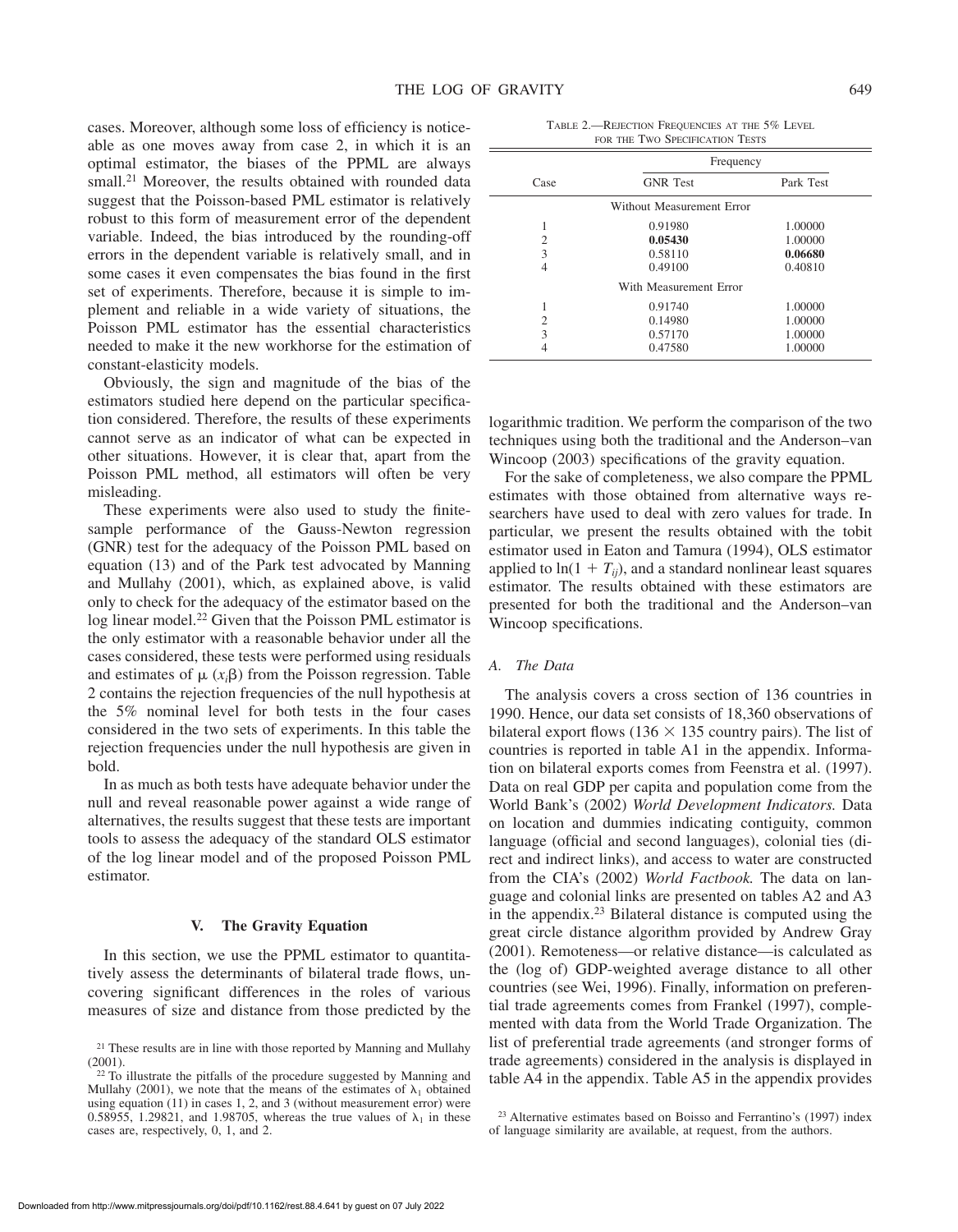| Estimator:                    | <b>OLS</b>   | <b>OLS</b>       | Tobit            | <b>NLS</b> | <b>PPML</b>  | <b>PPML</b> |
|-------------------------------|--------------|------------------|------------------|------------|--------------|-------------|
| Dependent Variable:           | $ln(T_{ij})$ | $ln(1 + T_{ii})$ | $ln(a + T_{ii})$ | $T_{ii}$   | $T_{ii} > 0$ | $T_{ij}$    |
| Log exporter's GDP            | $0.938**$    | $1.128**$        | $1.058**$        | $0.738**$  | $0.721**$    | $0.733**$   |
|                               | (0.012)      | (0.011)          | (0.012)          | (0.038)    | (0.027)      | (0.027)     |
| Log importer's GDP            | $0.798**$    | $0.866**$        | $0.847**$        | $0.862**$  | $0.732**$    | $0.741**$   |
|                               | (0.012)      | (0.012)          | (0.011)          | (0.041)    | (0.028)      | (0.027)     |
| Log exporter's GDP per capita | $0.207**$    | $0.277**$        | $0.227**$        | $0.396**$  | $0.154**$    | $0.157**$   |
|                               | (0.017)      | (0.018)          | (0.015)          | (0.116)    | (0.053)      | (0.053)     |
| Log importer's GDP per capita | $0.106**$    | $0.217**$        | $0.178**$        | $-0.033$   | $0.133**$    | $0.135**$   |
|                               | (0.018)      | (0.018)          | (0.015)          | (0.062)    | (0.044)      | (0.045)     |
| Log distance                  | $-1.166**$   | $-1.151**$       | $-1.160**$       | $-0.924**$ | $-0.776**$   | $-0.784**$  |
|                               | (0.034)      | (0.040)          | (0.034)          | (0.072)    | (0.055)      | (0.055)     |
| Contiguity dummy              | $0.314*$     | $-0.241$         | $-0.225$         | $-0.081$   | 0.202        | 0.193       |
|                               | (0.127)      | (0.201)          | (0.152)          | (0.100)    | (0.105)      | (0.104)     |
| Common-language dummy         | $0.678**$    | $0.742**$        | $0.759**$        | $0.689**$  | $0.752**$    | $0.746**$   |
|                               | (0.067)      | (0.067)          | (0.060)          | (0.085)    | (0.134)      | (0.135)     |
| Colonial-tie dummy            | $0.397**$    | $0.392**$        | $0.416**$        | 0.036      | 0.019        | 0.024       |
|                               | (0.070)      | (0.070)          | (0.063)          | (0.125)    | (0.150)      | (0.150)     |
| Landlocked-exporter dummy     | $-0.062$     | $0.106*$         | $-0.038$         | $-1.367**$ | $-0.873**$   | $-0.864**$  |
|                               | (0.062)      | (0.054)          | (0.052)          | (0.202)    | (0.157)      | (0.157)     |
| Landlocked-importer dummy     | $-0.665**$   | $-0.278**$       | $-0.479**$       | $-0.471**$ | $-0.704**$   | $-0.697**$  |
|                               | (0.060)      | (0.055)          | (0.051)          | (0.184)    | (0.141)      | (0.141)     |
| Exporter's remoteness         | $0.467**$    | $0.526**$        | $0.563**$        | $1.188**$  | $0.647**$    | $0.660**$   |
|                               | (0.079)      | (0.087)          | (0.068)          | (0.182)    | (0.135)      | (0.134)     |
| Importer's remoteness         | $-0.205*$    | $-0.109$         | $-0.032$         | $1.010**$  | $0.549**$    | $0.561**$   |
|                               | (0.085)      | (0.091)          | (0.073)          | (0.154)    | (0.120)      | (0.118)     |
| Free-trade agreement dummy    | $0.491**$    | 1.289**          | $0.729**$        | $0.443**$  | $0.179*$     | $0.181*$    |
|                               | (0.097)      | (0.124)          | (0.103)          | (0.109)    | (0.090)      | (0.088)     |
| <b>Openness</b>               | $-0.170**$   | $0.739**$        | $0.310**$        | $0.928**$  | $-0.139$     | $-0.107$    |
|                               | (0.053)      | (0.050)          | (0.045)          | (0.191)    | (0.133)      | (0.131)     |
| <b>Observations</b>           | 9613         | 18360            | 18360            | 18360      | 9613         | 18360       |
| RESET test $p$ -values        | 0.000        | 0.000            | 0.204            | 0.000      | 0.941        | 0.331       |

TABLE 3.—THE TRADITIONAL GRAVITY EQUATION

a description of the variables and displays the summary statistics.

### *B. Results*

*The Traditional Gravity Equation:* Table 3 presents the estimation outcomes resulting from the various techniques for the traditional gravity equation. The first column reports OLS estimates using the logarithm of exports as the dependent variable; as noted before, this regression leaves out pairs of countries with zero bilateral trade (only 9,613 country pairs, or 52% of the sample, exhibit positive export flows).

The second column reports the OLS estimates using  $ln(1 + T_{ii})$  as dependent variable, as a way of dealing with zeros. The third column presents tobit estimates based on Eaton and Tamura (1994). The fourth column shows the results of standard NLS. The fifth column reports Poisson estimates using only the subsample of positive-trade pairs. Finally, the sixth column shows the Poisson results for the whole sample (including zero-trade pairs).

The first point to notice is that PPML-estimated coefficients are remarkably similar using the whole sample and using the positive-trade subsample.24 However, most coefficients differ—oftentimes significantly—from those obtained using OLS. This suggests that in this case, heteroskedasticity (rather than truncation) is responsible for the differences between PPML results and those of OLS using only the observations with positive exports. Further evidence on the importance of the heteroskedasticity is provided by the two-degrees-of-freedom special case of White's test for heteroskedasticity (see Wooldridge, 2002, p. 127), which leads to a test statistic of 476.6 and to a *p*-value of 0. That is, the null hypothesis of homoskedastic errors is unequivocally rejected.

Poisson estimates reveal that the coefficients on importer's and exporter's GDPs in the traditional equation are not, as generally believed, close to 1. The estimated GDP elasticities are just above  $0.7$  (s.e.  $= 0.03$ ). OLS generates significantly larger estimates, especially on exporter's GDP  $(0.94, s.e. = 0.01)$ . Although all these results are conditional on the particular specification used, $2<sup>5</sup>$  it is worth pointing out that unit income elasticities in the simple gravity framework are at odds with the observation that the trade-to-GDP ratio decreases with increasing total GDP, or, in other words, that smaller countries tend to be more open to international trade.26

<sup>&</sup>lt;sup>24</sup> The reason why truncation has little effect in this case is that observations with zero trade correspond to pairs for which the estimated value of trade is close to zero. Therefore, the corresponding residuals are also close to zero, and their elimination from the sample has little effect.

<sup>&</sup>lt;sup>25</sup> This result holds when one looks at the subsample of OECD countries.

It is also robust to the exclusion of GDP per capita from the regressions. <sup>26</sup> Note also that PPML predicts almost equal coefficients for the GDPs of exporters and importers.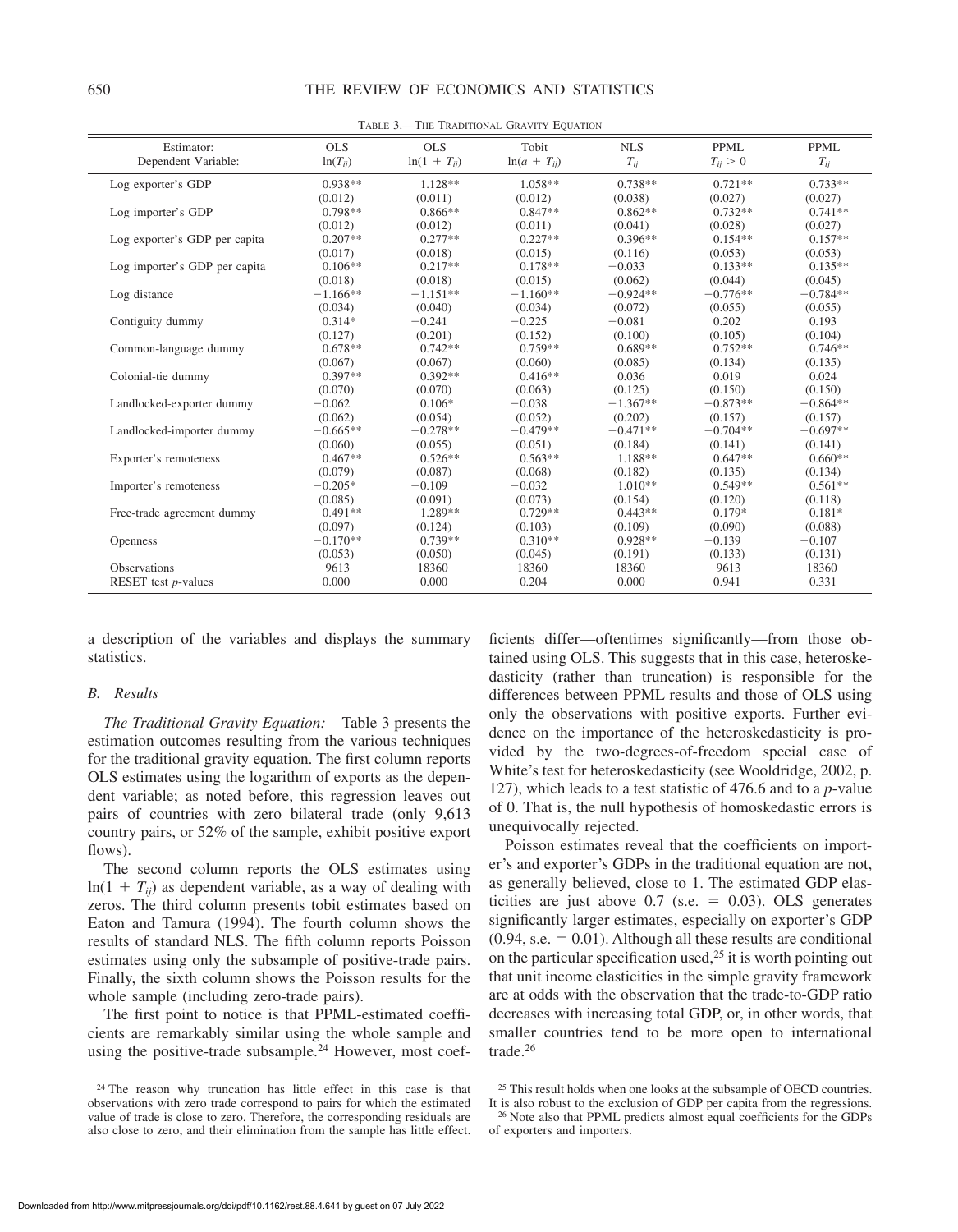TABLE 4.—RESULTS OF THE TESTS FOR TYPE OF HETEROSKEDASTICITY (*p*-VALUES)

| Test (Null Hypothesis)                 | Exports > 0 | Full Sample |
|----------------------------------------|-------------|-------------|
| GNR $(V[y_i x] \propto \mu(x_i\beta))$ | 0.144       | 0.115       |
| Park (OLS is valid)                    | 0.000       | 0.000       |

The role of geographical distance as trade deterrent is significantly larger under OLS; the estimated elasticity is  $-1.17$  (s.e.  $= 0.03$ ), whereas the Poisson estimate is  $-0.78$  $(s.e. = 0.06)$ . This lower estimate suggests a smaller role for transport costs in the determination of trade patterns. Furthermore, Poisson estimates indicate that, after controlling for bilateral distance, sharing a border does not influence trade flows, whereas OLS, instead, generates a substantial effect: It predicts that trade between two contiguous countries is 37% larger than trade between countries that do not share a border.<sup>27</sup>

We control for remoteness to allow for the hypothesis that larger distances to all other countries might increase bilateral trade between two countries.28 Poisson regressions support this hypothesis, whereas OLS estimates suggest that only exporter's remoteness increases bilateral flows between two given countries. Access to water appears to be important for trade flows, according to Poisson regressions; the negative coefficients on the land-locked dummies can be interpreted as an indication that ocean transportation is significantly cheaper. In contrast, OLS results suggest that whether or not the exporter is landlocked does not influence trade flows, whereas a landlocked importer experiences lower trade. (These asymmetries in the effects of remoteness and access to water for importers and exporters are hard to interpret.) We also explore the role of colonial heritage, obtaining, as before, significant discrepancies: Poisson regressions indicate that colonial ties play no role in determining trade flows, once a dummy variable for common language is introduced. OLS regressions, instead, generate a sizeable effect (countries with a common colonial past trade almost 45% more than other pairs). Language is statistically and economically significant under both estimation procedures.

Strikingly, in the traditional gravity equation, preferentialtrade agreements play a much smaller—although still substantial—role according to Poisson regressions. OLS estimates suggest that preferential trade agreements raise expected bilateral trade by 63%, whereas Poisson estimates indicate an average enhancement below 20%.

Preferential trade agreements might also cause trade diversion; if this is the case, the coefficient on the tradeagreement dummy will not reflect the net effect of trade agreements. To account for the possibility of diversion, we include an additional dummy, *openness,* similar to that used by Frankel (1997). This dummy takes the value 1 whenever one (or both) of the countries in the pair is part of a preferential trade agreement, and thus it captures the extent of trade between members and nonmembers of a preferential trade agreement. The sum of the coefficients on the trade agreement and the openness dummies gives the net creation effect of trade agreements. OLS suggests that trade destruction comes from trade agreements. Still, the net creation effect is around 40%. In contrast, Poisson regressions provide no significant evidence of trade diversion, although the point estimates are of the same order of magnitude under both methods.

Hence, even when allowing for trade diversion effects, on average, the Poisson method estimates a smaller effect of preferential trade agreements on trade, approximately half of that indicated by OLS. The contrast in estimates suggests that the biases generated by standard regressions can be substantial, leading to misleading inferences and, perhaps, erroneous policy decisions.

We now turn briefly to the results of the other estimation methods. OLS on  $ln(1 + T_{ij})$  and tobit give very close estimates for most coefficients. Like OLS, they yield large estimates for the elasticity of bilateral trade with respect to distance. Unlike OLS, however, they produce insignificant coefficients for the contiguity dummy. They both generate extremely large and statistically significant coefficients for the trade-agreement dummy. The first method predicts that trade between two countries that have signed a trade agreement is on average 266% larger than that between countries without an agreement. The second predicts that trade between countries in such agreements is on average 100% larger. NLS tends to generate somewhat different estimates. The elasticity of trade with respect to the exporter's GDP is significantly smaller than with OLS, but the corresponding elasticity with respect to importer's GDP is significantly larger than with OLS. The estimated distance elasticity is smaller than with OLS and bigger than with Poisson. Like the other methods, NLS predicts a significant and large effect for free-trade agreements.

It is noteworthy that all methods, except the PPML, lead to puzzling asymmetries in the elasticities with respect to importer and exporter characteristics (especially remoteness and access to water).

To check the adequacy of the estimated models, we performed a heteroskedasticity-robust RESET test (Ramsey, 1969). This is essentially a test for the correct specification of the conditional expectation, which is performed by checking the significance of an additional regressor constructed as  $(x'b)^2$ , where *b* denotes the vector of estimated parameters. The corresponding *p*-values are reported at the bottom of table 3. In the OLS regression, the test rejects the hypothesis that the coefficient on the test variable is 0. This

<sup>&</sup>lt;sup>27</sup> The formula to compute this effect is  $(e^{b_i} - 1) \times 100\%$ , where *b<sub>i</sub>* is the estimated coefficient.

<sup>28</sup> To illustrate the role of remoteness, consider two pairs of countries, (*i, j*) and (*k, l*), and assume that the distance between the countries in each pair is the same  $(D_{ij} = D_{kl})$ , but *i* and *j* are closer to other countries. In this case, the most remote countries, *k* and *l,* will tend to trade more between each other because they do not have alternative trading partners. See Deardoff (1998).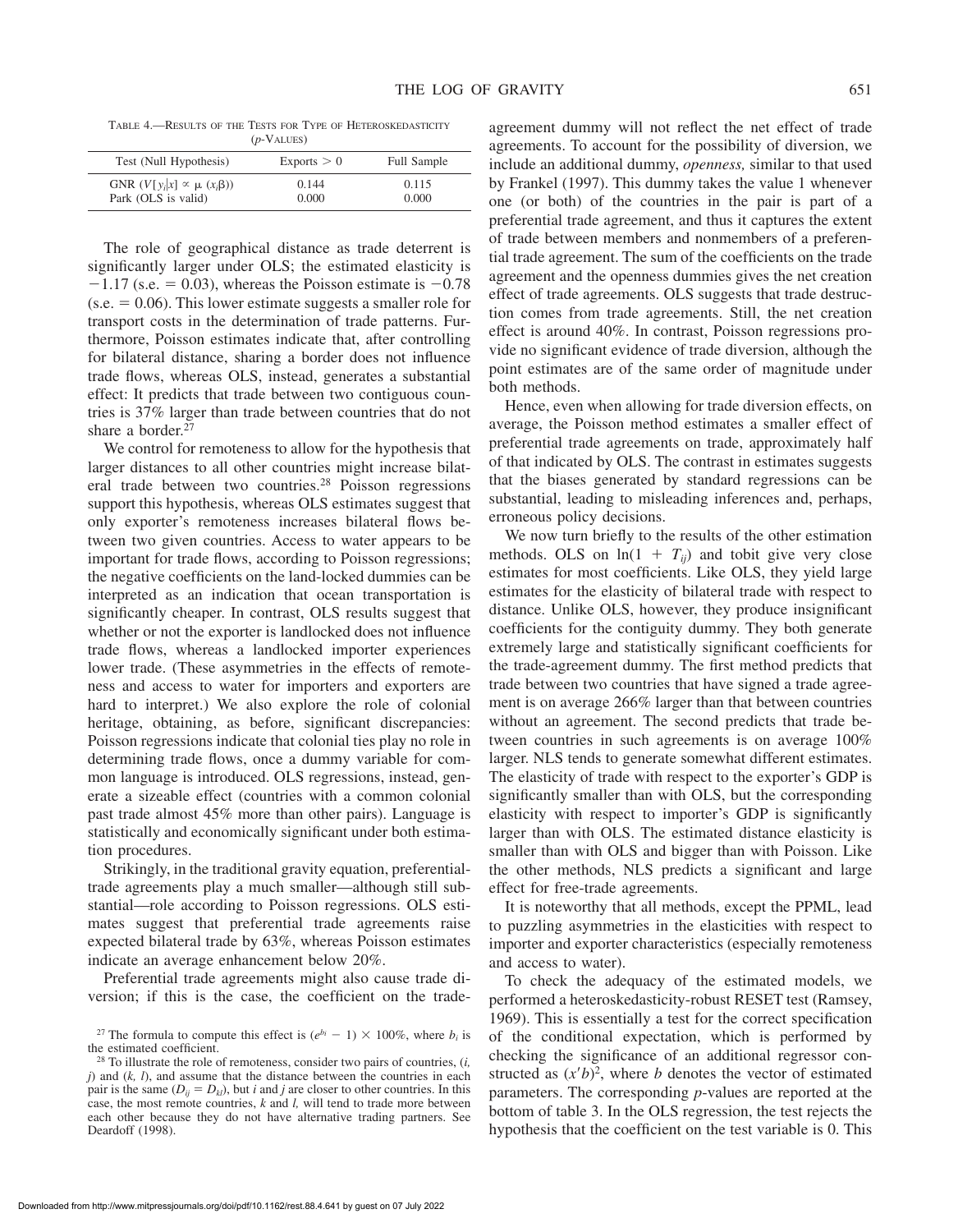| Estimator:<br>Dependent variable: | <b>OLS</b><br>$ln(T_{ii})$ | <b>OLS</b><br>$\ln (1 + T_{ii})$ | Tobit<br>$\ln\left(a+T_{ii}\right)$ | <b>NLS</b><br>$T_{ij}$ | PPML.<br>$T_{ii} > 0$ | PPML.<br>$T_{ij}$ |
|-----------------------------------|----------------------------|----------------------------------|-------------------------------------|------------------------|-----------------------|-------------------|
| Log distance                      | $-1.347**$                 | $-1.332**$                       | $-1.272**$                          | $-0.582**$             | $-0.770**$            | $-0.750**$        |
|                                   | (0.031)                    | (0.036)                          | (0.029)                             | (0.088)                | (0.042)               | (0.041)           |
| Contiguity dummy                  | 0.174                      | $-0.399*$                        | $-0.253$                            | $0.458**$              | $0.352**$             | $0.370**$         |
|                                   | (0.130)                    | (0.189)                          | (0.135)                             | (0.121)                | (0.090)               | (0.091)           |
| Common-language dummy             | $0.406**$                  | $0.550**$                        | $0.485**$                           | $0.926**$              | $0.418**$             | $0.383**$         |
|                                   | (0.068)                    | (0.066)                          | (0.057)                             | (0.116)                | (0.094)               | (0.093)           |
| Colonial-tie dummy                | $0.666**$                  | $0.693**$                        | $0.650**$                           | $-0.736**$             | 0.038                 | 0.079             |
|                                   | (0.070)                    | (0.067)                          | (0.059)                             | (0.178)                | (0.134)               | (0.134)           |
| Free-trade agreement dummy        | $0.310**$                  | 0.174                            | $0.137**$                           | $1.017**$              | $0.374**$             | $0.376**$         |
|                                   | (0.098)                    | (0.138)                          | (0.098)                             | (0.170)                | (0.076)               | (0.077)           |
| Fixed effects                     | Yes                        | Yes                              | Yes                                 | Yes                    | Yes                   | Yes               |
| <b>Observations</b>               | 9613                       | 18360                            | 18360                               | 18360                  | 9613                  | 18360             |
| RESET test $p$ -values            | 0.000                      | 0.000                            | 0.000                               | 0.000                  | 0.564                 | 0.112             |

TABLE 5.—THE ANDERSON–VAN WINCOOP GRAVITY EQUATION

means that the model estimated using the logarithmic specification is inappropriate. A similar result is found for the OLS estimated using  $ln(1 + T_{ij})$  as the dependent variable and for the NLS. In contrast, the models estimated using the Poisson regressions pass the RESET test, that is, the RESET test provides no evidence of misspecification of the gravity equations estimated using the PPML. With this particular specification, the model estimated using tobit also passes the test for the traditional gravity equation.

Finally, we also check whether the particular pattern of heteroskedasticity assumed by the models is appropriate. As explained in section III B, the adequacy of the log linear model was checked using the Park-type test, whereas the hypothesis  $V[y_i|x] \propto \mu(x_i\beta)$  was tested by evaluating the significance of the coefficient of  $(\ln \gamma_i)\sqrt{\gamma_i}$  in the Gauss-Newton regression indicated in equation (13). The *p*-values of the tests are reported in table 4. Again, the log linear specification is unequivocally rejected. On the other hand, these results indicate that the estimated coefficient on  $(\ln \breve{y}_i)$  $\sqrt{\gamma_i}$  is insignificantly different from 0 at the usual 5% level. This implies that the Poisson PML assumption  $V[y_i|x] =$  $\lambda_0 E[y_i|x]$  cannot be rejected at this significance level.

*The Anderson–van Wincoop Gravity Equation:* Table 5 presents the estimated coefficients for the Anderson–van Wincoop (2003) gravity equation, which controls more properly for multilateral resistance terms by introducing exporter- and importer-specific effects. As before, the columns show, respectively, the estimated coefficients obtained using OLS on the log of exports, OLS on  $ln(1 + T_{ii})$ , tobit, NLS, PPML on the positive-trade sample, and PPML. Note that, because this exercise uses cross-sectional data, we can only identify bilateral variables.29

As with the standard specification of the gravity equation, we find that, using the Anderson–van Wincoop (2003) specification, estimates obtained with the Poisson method vary little when only the positive-trade subsample is used. Moreover, we find again strong evidence that the errors of the log linear model estimated using the sample with positive trade are heteroskedastic. With this specification, the two-degree-of-freedom special case of White's test for heteroskedasticity leads to a test statistic of 469.2 and a *p*-value of 0.

Because we are now conditioning on a much larger set of controls, it is not surprising to find that most coefficients are sensitive to the introduction of fixed effects. For example, in the Poisson method, although the distance elasticity remains about the same and the coefficient on common colonial ties is still insignificant, the effect on common language is now smaller and the coefficient on free-trade agreements is larger. The results of the other estimation methods are generally much more sensitive to the inclusion of the fixed effects.

Comparing the results of PPML and OLS for the positivetrade subsample, the following observations are in order. The distance elasticity is substantially larger under OLS  $(-1.35 \text{ versus } -0.75)$ . Sharing a border has a positive effect on trade under Poisson, but no significant effect under OLS. Sharing a common language has similar effects under the two techniques. Common colonial ties have strong effects under OLS (with an average enhancement effect of 100%), whereas Poisson predicts no significant effect. Finally, the

 $29$  Anderson and van Wincoop (2003) impose unit income elasticities by using as the dependent variable the log of exports divided by the product of the countries' GDPs. Because we are working with cross-sectional data and the model specification includes importer and exporter fixed effects, income elasticities cannot be identified, and there is no need to impose restrictions on them. Still, the estimation of the PML models could be performed using as the dependent variable the ratio of exports to the product of the GDPs. This would downweight the observations with large

values of the product of the GDPs, implicitly assuming that the variance of the error term is proportional to the square of this product. This is contrary to what is advocated by Frankel and Wei (1993) and Frankel (1997), who suggest that larger countries should be given more weight in the estimation of gravity equations because they generally have better data. In any case, whether this should be done or not is an empirical question, and the right course of action depends on the pattern of heteroskedasticity. With our data, using the ratio of exports to the product of GDPs as the dependent variable leads to models that are rejected by the specification tests. Therefore, the implied assumptions about the pattern of heteroskedasticity are not supported by our data. Hence, we use exports as the dependent variable of the gravity equation, and not the ratio of exports to the product of GDPs.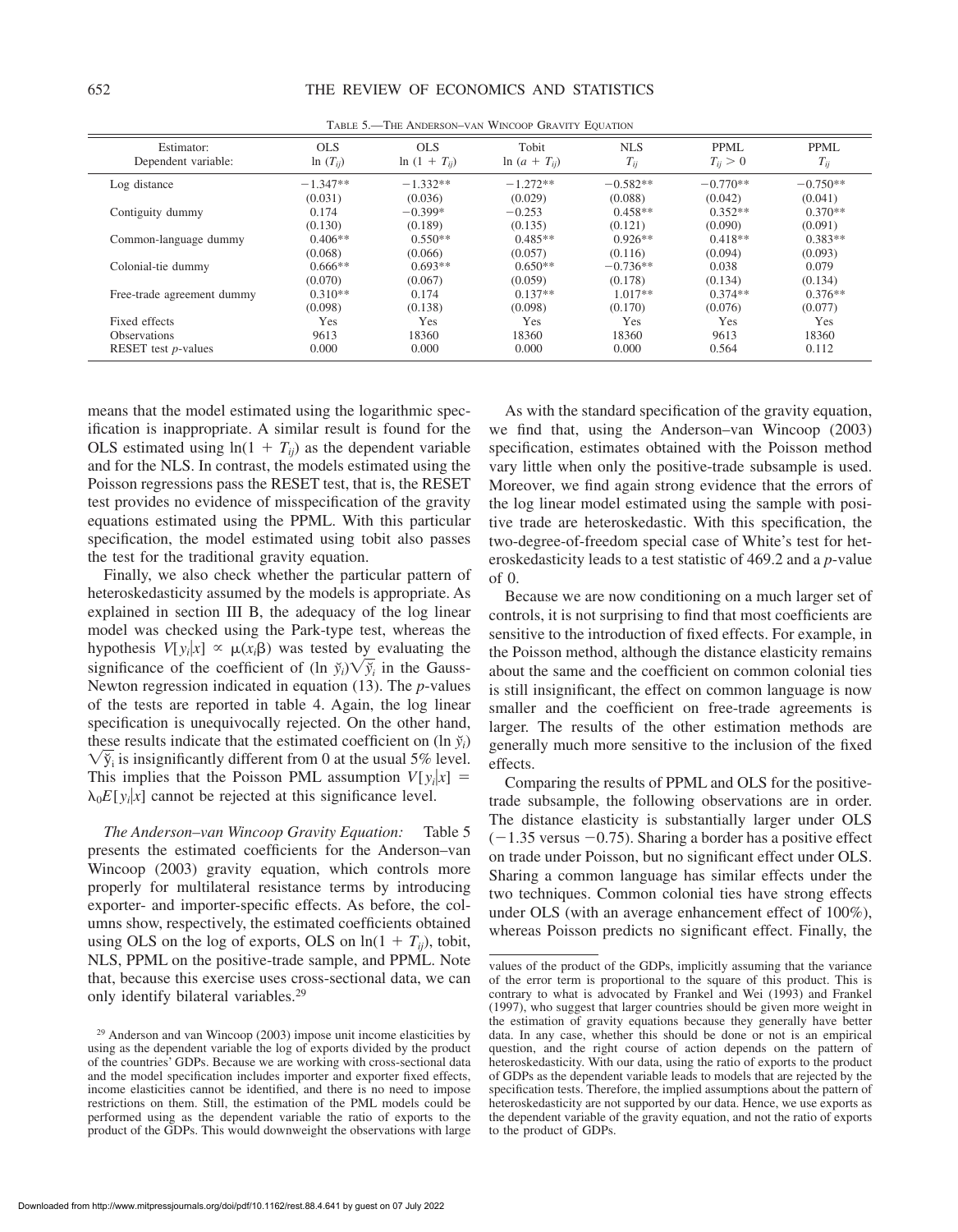TABLE 6.—RESULTS OF THE TESTS FOR TYPE OF HETEROSKEDASTICITY (*p*-VALUES)

| Test (Null Hypothesis)                 | Exports > 0 | Full Sample |
|----------------------------------------|-------------|-------------|
| GNR $(V[y_i x] \propto \mu(x_i\beta))$ | 0.100       | 0.070       |
| Park (OLS is valid)                    | 0.000       | 0.000       |

two techniques produce reasonably similar estimates for the coefficient on the trade-agreement dummy, implying a tradeenhancement effect of the order of 40%.

As before, the other estimation methods lead to some puzzling results. For example, OLS on  $ln(1 + T_{ii})$  now yields a significantly negative effect of contiguity, and under NLS, the coefficient on common colonial ties becomes significantly negative.

To complete the study, we performed the same set of specification tests used before. The *p*-values of the heteroskedasticity-robust RESET test at the bottom of table 5 suggest that with the Anderson–van Wincoop (2003) specification of the gravity equation, only the models estimated by the PPML method are adequate. The *p*-values of the tests to check whether the particular pattern of heteroskedasticity assumed by the models is appropriate are reported in table 6. As in the traditional gravity equation, the log linear specification is unequivocally rejected. On the other hand, these results indicate that the estimated coefficient on  $(\ln \breve{\gamma}_i)$  $\sqrt{\gamma_i}$  is insignificantly different from 0 at the usual 5% level. This implies that the Poisson PML assumption  $V[y_i|x] =$  $\lambda_0 E[y_i|x]$  cannot be rejected at this significance level.

To sum up, whether or not fixed effects are used in the specification of the model, we find strong evidence that estimation methods based on the log-linearization of the gravity equation suffer from severe misspecification, which hinders the interpretation of the results. NLS is also generally unreliable. In contrast, the models estimated by PPML show no signs of misspecification and, in general, do not produce the puzzling results generated by the other methods.30

### **VI. Conclusions**

In this paper, we argue that the standard empirical methods used to estimate gravity equations are inappropriate. The basic problem is that log-linearization (or, indeed, any nonlinear transformation) of the empirical model in the presence of heteroskedasticity leads to inconsistent estimates. This is because the expected value of the logarithm of a random variable depends on higher-order moments of its distribution. Therefore, if the errors are heteroskedastic, the transformed errors will be generally correlated with the covariates. An additional problem of log-linearization is that it is incompatible with the existence of zeros in trade data, which led to several unsatisfactory solutions, including truncation of the sample (that is, elimination of zero-trade pairs) and further nonlinear transformations of the dependent variable.

We argue that the biases are present both in the traditional specification of the gravity equation and in the Anderson– van Wincoop (2003) specification, which includes countryspecific fixed effects.

To address the various estimation problems, we propose a simple Poisson pseudo-maximum-likelihood method and assess its performance using Monte Carlo simulations. We find that in the presence of heteroskedasticity the standard methods can severely bias the estimated coefficients, casting doubt on previous empirical findings. Our method, instead, is robust to different patterns of heteroskedasticity and, in addition, provides a natural way to deal with zeros in trade data.

We use our method to reestimate the gravity equation and document significant differences from the results obtained using the log linear method. For example, income elasticities in the traditional gravity equation are systematically smaller than those obtained with log-linearized OLS regressions. In addition, in both the traditional and Anderson–van Wincoop specifications of the gravity equation, OLS estimation exaggerates the role of geographical proximity and colonial ties. RESET tests systematically favor the Poisson PML technique. The results suggest that heteroskedasticity (rather than truncation of the data) is responsible for the main differences.

Log-linearized equations estimated by OLS are of course used in many other areas of empirical economics and econometrics. Our Monte Carlo simulations and the regression outcomes indicate that in the presence of heteroskedasticity this practice can lead to significant biases. These results suggest that, at least when there is evidence of heteroskedasticity, the Poisson pseudo-maximum-likelihood estimator should be used as a substitute for the standard log linear model.

#### REFERENCES

- Anderson, J., "A Theoretical Foundation for the Gravity Equation," *American Economic Review* 69 (1979), 106–116.
- Anderson, J., and E. van Wincoop, "Gravity with Gravitas: A Solution to the Border Puzzle," *American Economic Review* 93 (2003), 170– 192.
- Bergstrand, J., "The Gravity Equation in International Trade: Some Microeconomic Foundations and Empirical Evidence," this RE-VIEW, 69 (1985), 474–481.

<sup>&</sup>lt;sup>30</sup> It is worth noting that the large differences in estimates among the various methods persist when we look at a smaller subsample of countries that account for most of world trade and, quite likely, have better data. More specifically, we run similar regressions for the subsample of 63 countries included in Frankel's (1997) study. These countries accounted for almost 90% of the world trade reported to the United Nations in 1992. One advantage of this subsample is that the number of zeros is significantly reduced. Heteroskedasticity, however, is still a problem: The null hypothesis of homoskedasticity is rejected in both the traditional and the fixed-effects gravity equations. As with the full sample, PPML generates a smaller role for distance and common language than OLS, and, unlike OLS, PPML predicts no role for colonial ties. In line with the findings documented in Frankel (1997), the OLS estimated coefficient on the free-trade-agreement dummy is negative in both specifications of the gravity equation, whereas PPML predicts a positive and significant effect (slightly bigger than that found for the whole sample). These results are available—on request—from the authors.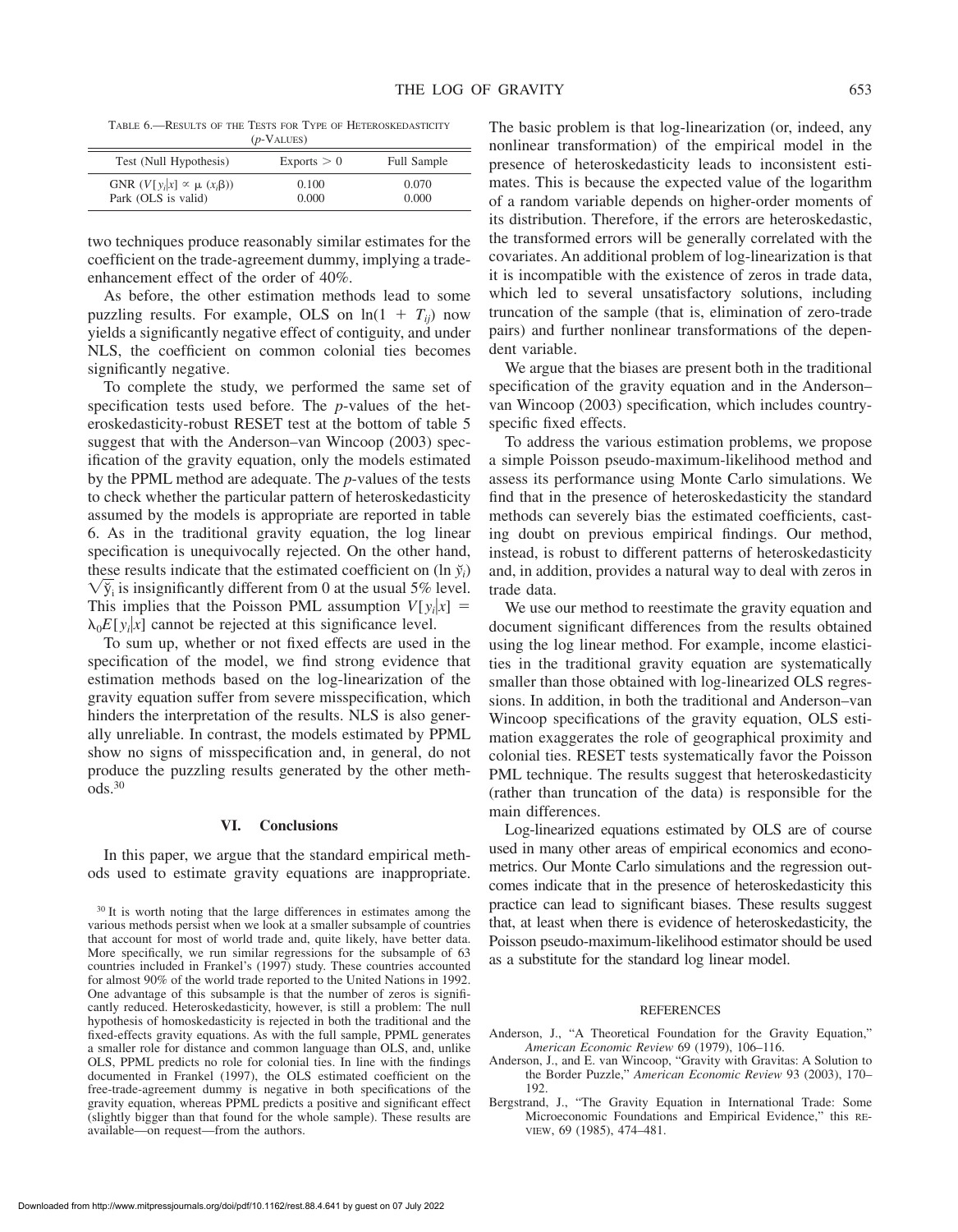- Boisso, D., and M. Ferrantino, "Economic and Cultural Distance in International Trade: Empirical Puzzles," *Journal of Economic Integration* 12 (1997), 456–484.
- Cameron, A. C., and P. K. Trivedi, *Regression Analysis of Count Data* (Cambridge: Cambridge University Press, 1998).
- Central Intelligence Agency, *World Factbook,* http://www.cia.gov/cia/ publications/factbook/ (2002).
- Davidson, R., and J. G. MacKinnon, *Estimation and Inference in Econometrics* (Oxford: Oxford University Press, 1993).
- Davis, D., "Intra-industry Trade: A Hecksher-Ohlin-Ricardo Approach," *Journal of International Economics* 39 (1995), 201–226.
- Deardoff, A., "Determinants of Bilateral Trade: Does Gravity Work in a Neoclassical World?" in Jeffrey Frankel (Ed.), *The Regionalization of the World Economy* (Chicago: University of Chicago Press,  $1998$ ).
- Delgado, M., "Semiparametric Generalized Least Squares Estimation in the Multivariate Nonlinear Regression Model," *Econometric Theory* 8 (1992), 203–222.
- Delgado, M., and T. J. Kniesner, "Count Data Models with Variance of Unknown Form: An Application to a Hedonic Model of Worker Absenteeism," this REVIEW, 79 (1997), 41–49.
- Eaton, J., and S. Kortum, "Technology, Geography and Trade," NBER working paper no. 6253 (2001).
- Eaton, J., and A. Tamura, "Bilateralism and Regionalism in Japanese and US Trade and Direct Foreign Investment Patterns," *Journal of the Japanese and International Economics* 8 (1994), 478–510.
- Eichengreen, B., and D. Irwin, "Trade Blocs, Currency Blocs, and the Reorientation of World Trade in the 1930's," *Journal of International Economics,* 38 (1995), 1–24.
- Eicker, F., "Asymptotic Normality and Consistency of the Least Squares Estimators for Families of Linear Regressions," *The Annals of Mathematical Statistics* 34 (1963), 447–456.
- Feenstra, R. C., R. E. Lipsey, and H. P. Bowen, "World Trade Flows, 1970–1992, with Production and Tariff Data," NBER working paper no. 5910 (1997).
- Feenstra, R., J. Markusen, and A. Rose, "Using the Gravity Equation to Differentiate among Alternative Theories of Trade," *Canadian Journal of Economics* 34 (2001), 430–447.
- Frankel, J., *Regional Trading Blocs in the World Economic System* (Washington, DC: Institute for International Economics, 1997).
- Frankel, J., and A. Rose, "An Estimate of the Effect of Common Currencies on Trade and Income," *Quarterly Journal of Economics* 117 (2002), 409–466.
- Frankel, J., E. Stein, and S. Wei, "Continental Trading Blocs: Are They Natural, or Super-Natural?" in J. Frankel (Ed.), *The Regionalization of the World Economy* (Chicago: University of Chicago Press, 1998).
- Frankel, J., and S. Wei, "Trade Blocs and Currency Blocs," NBER working paper no. 4335 (1993).
- Goldberger, A. "The Interpretation and Estimation of Cobb-Douglas Functions," *Econometrica* 36 (1968), 464–472.
- Goldberger, A., *A Course in Econometrics* (Cambridge, MA: Harvard University Press, 1991).
- Gourieroux, C., A. Monfort, and A. Trognon, "Pseudo Maximum Likelihood Methods: Applications to Poisson Models," *Econometrica* 52 (1984), 701–720.
- Gray, A., http://argray.fateback.com/dist/formula.html (2001).
- Hallak, J. C., "Product Quality and the Direction of Trade," *Journal of International Economics* 68 (2006), 238–265.
- Harrigan, J., "OECD Imports and Trade Barriers in 1983," *Journal of International Economics* 35 (1993), 95–111.
- Haveman, J., and D. Hummels, "Alternative Hypotheses and the Volume of Trade: The Gravity Equation and the Extent of Specialization," Purdue University mimeograph, (2001).
- Helpman, E., and P. Krugman, *Market Structure and Foreign Trade* (Cambridge, MA: MIT Press, 1985).
- Helpman, E., M. Melitz, and Y. Rubinstein, "Trading Patterns and Trading Volumes," Harvard University mimeograph (2004).
- Koenker, R., and G. S. Bassett, Jr., "Regression Quantiles," *Econometrica* 46 (1978), 33–50.
- Manning, W. G., and J. Mullahy, "Estimating Log Models: To Transform or Not to Transform?" *Journal of Health Economics* 20 (2001), 461–494.
- McCallum, J., "National Borders Matter: Canada-US Regional Trade Patterns," *American Economic Review* 85 (1995), 615–623.
- McCullagh, P., and J. A. Nelder, *Generalized Linear Models,* 2nd ed. (London: Chapman and Hall, 1989).
- Papke, L. E., and J. M. Wooldridge, "Econometric Methods for Fractional Response Variables with an Application to 401(k) Plan Participation Rates," *Journal of Applied Econometrics* 11 (1996), 619–632.
- Park, R., "Estimation with Heteroskedastic Error Terms," *Econometrica* 34 (1966), 888.
- Ramsey, J. B., "Tests for Specification Errors in Classical Linear Least Squares Regression Analysis," *Journal of the Royal Statistical Society B* 31 (1969), 350–371.
- Robinson, P. M., "Asymptotically Efficient Estimation in the Presence of Heteroskedasticity of Unknown Form," *Econometrica* 55 (1987), 875–891.
- Rose, A., "One Money One Market: Estimating the Effect of Common Currencies on Trade," *Economic Policy* 15 (2000), 7–46.
- StataCorp., *Stata Statistical Software: Release 8* (College Station, TX: StataCorp LP, 2003).
- Tenreyro, S., and R. Barro, "Economic Effects of Currency Unions," FRB Boston series working paper no. 02–4 (2002).
- Tinbergen, J., *The World Economy. Suggestions for an International Economic Policy* (New York: Twentieth Century Fund, 1962).
- Wei, S., "Intra-national versus International Trade: How Stubborn Are Nation States in Globalization?" NBER working paper no. 5331 (1996).
- White, H., "A Heteroskedasticity-Consistent Covariance Matrix Estimator and a Direct Test for Heteroskedasticity," *Econometrica* 48 (1980), 817–838.
- Winkelmann, R., *Econometric Analysis of Count Data,* 4th ed. (Berlin: Springer-Verlag, 2003).
- Windmeijer, F., and J. M. C. Santos Silva, "Endogeneity in Count Data Models: An Application to Demand for Health Care," *Journal of Applied Econometrics* 12 (1997), 281–294.
- Wooldridge, J. M., "Distribution-Free Estimation of Some Nonlinear Panel Data Models," *Journal of Econometrics* 90 (1999), 77–97.
- *Econometric Analysis of Cross Section and Panel Data* (Cambridge, MA: MIT Press, 2002).
- World Bank, *World Development Indicators CD-ROM* (The World Bank, 2002).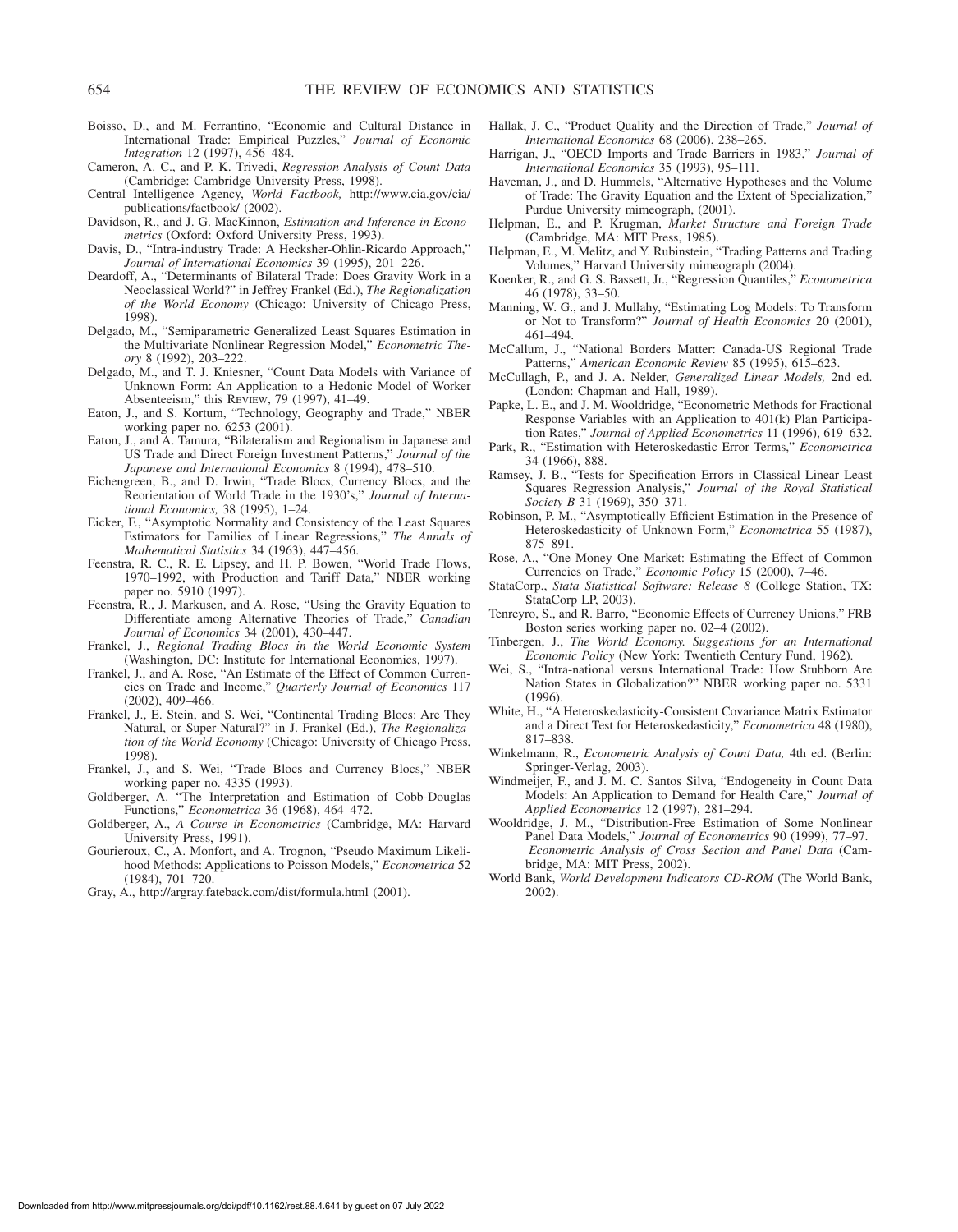# THE LOG OF GRAVITY 655

# APPENDIX

TABLE A1.—LIST OF COUNTRIES

| Albania              | Denmark        | Kenya             | Romania              |
|----------------------|----------------|-------------------|----------------------|
| Algeria              | Djibouti       | Kiribati          | Russian Federation   |
| Angola               | Dominican Rep. | Korea, Rep.       | Rwanda               |
| Argentina            | Ecuador        | Laos P. Dem. Rep. | Saudi Arabia         |
| Australia            | Egypt          | Lebanon           | Senegal              |
| Austria              | El Salvador    | Madagascar        | Seychelles           |
| <b>Bahamas</b>       | Eq. Guinea     | Malawi            | Sierra Leone         |
| Bahrain              | Ethiopia       | Malaysia          | Singapore            |
| Bangladesh           | Fiji           | Maldives          | Solomon Islands      |
| <b>Barbados</b>      | Finland        | Mali              | South Africa         |
| Belgium-Lux.         | France         | Malta             | Spain                |
| <b>Belize</b>        | Gabon          | Mauritania        | Sri Lanka            |
| Benin                | Gambia         | Mauritius         | St. Kitts and Nevis  |
| <b>Bhutan</b>        | Germany        | Mexico            | Sudan                |
| <b>Bolivia</b>       | Ghana          | Mongolia          | Suriname             |
| <b>Brazil</b>        | Greece         | Morocco           | Sweden               |
| <b>Brunei</b>        | Guatemala      | Mozambique        | Switzerland          |
| Bulgaria             | Guinea         | Nepal             | Syrian Arab Rep.     |
| Burkina Faso         | Guinea-Bissau  | Netherlands       | Tanzania             |
| Burundi              | Guyana         | New Caledonia     | Thailand             |
| Cambodia             | Haiti          | New Zealand       | Togo                 |
| Cameroon             | Honduras       | Nicaragua         | Trinidad and Tobago  |
| Canada               | Hong Kong      | Niger             | Tunisia              |
| Central African Rep. | Hungary        | Nigeria           | Turkey               |
| Chad                 | Iceland        | Norway            | Uganda               |
| Chile                | India          | Oman              | United Arab Em.      |
| China                | Indonesia      | Pakistan          | United Kingdom       |
| Colombia             | Iran           | Panama            | <b>United States</b> |
| Comoros              | Ireland        | Papua New Guinea  | Uruguay              |
| Congo Dem. Rep.      | Israel         | Paraguay          | Venezuela            |
| Congo Rep.           | Italy          | Peru              | Vietnam              |
| Costa Rica           | Jamaica        | Philippines       | Yemen                |
| Côte D'Ivoire        | Japan          | Poland            | Zambia               |
| Cyprus               | Jordan         | Portugal          | Zimbabwe             |

 $\equiv$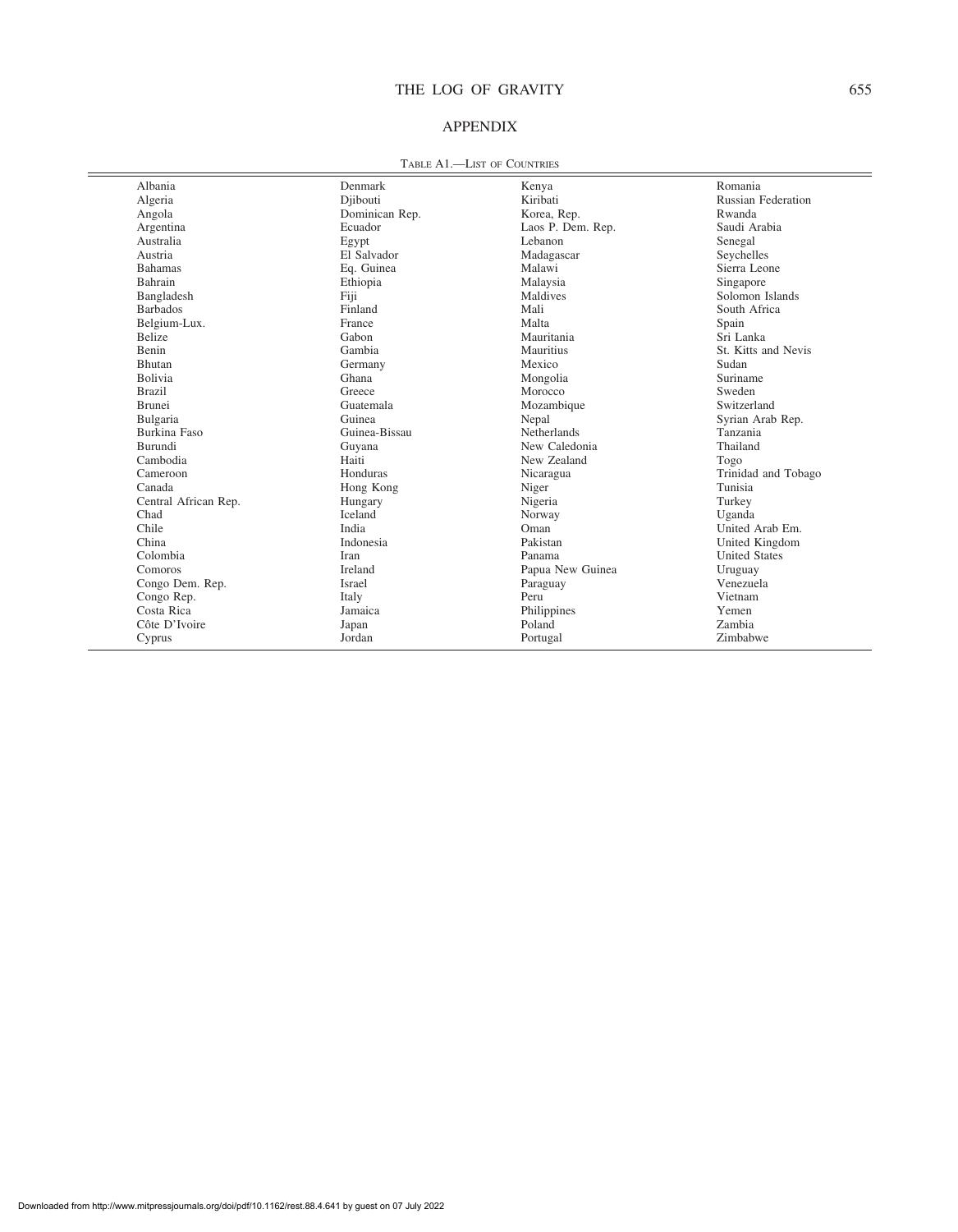# 656 THE REVIEW OF ECONOMICS AND STATISTICS

TABLE A2.—COMMON OFFICIAL AND SECOND LANGUAGES

| <b>English</b> |                      | French               | <b>Spanish</b>  | Dutch                     |
|----------------|----------------------|----------------------|-----------------|---------------------------|
|                | Australia            | Belgium-Lux.         | Argentina       | Belgium-Lux.              |
|                | <b>Bahamas</b>       | Benin                | <b>Belize</b>   | Netherlands               |
|                | <b>Barbados</b>      | Burkina Faso         | Bolivia         | Suriname                  |
| Belize         |                      | Burundi              | Chile           |                           |
| Brunei         |                      | Cameroon             | Colombia        | German                    |
|                | Cameroon             | Canada               | Costa Rica      |                           |
| Canada         |                      | Central African Rep. | Dominican Rep.  | Austria                   |
| Fiji           |                      | Chad                 | Ecuador         | Germany                   |
|                | Gambia               | Comoros              | El Salvador     | Switzerland               |
| Ghana          |                      | Congo Dem. Rep.      | Eq. Guinea      |                           |
| Guyana         |                      | Congo Rep.           | Guatemala       | <b>Greek</b>              |
|                | Hong Kong            | Côte D'Ivoire        | Honduras        |                           |
| India          |                      | Diibouti             | Mexico          | Cyprus                    |
|                | Indonesia            | Eq. Guinea           | Nicaragua       | Greece                    |
| Ireland        |                      | France               | Panama          |                           |
| Israel         |                      | Gabon                | Paraguay        | Hungarian                 |
| Jamaica        |                      | Guinea               | Peru            |                           |
| Jordan         |                      | Haiti                | Spain           | Hungary                   |
| Kenya          |                      | Lebanon              | Uruguay         | Romania                   |
| Kiribati       |                      | Madagascar           | Venezuela       |                           |
| Malawi         |                      | Mali                 |                 | <b>Italian</b>            |
|                | Malaysia             | Mauritania           | <b>Arabic</b>   |                           |
|                | Maldives             | Mauritius            |                 | Italy                     |
| Malta          |                      | Morocco              | Algeria         | Switzerland               |
|                | <b>Mauritius</b>     | New Caledonia        | Bahrain         |                           |
|                | New Zealand          | Niger                | Chad            | Lingala                   |
| Nigeria        |                      | Rwanda               | Comoros         |                           |
| Oman           |                      | Senegal              | Diibouti        | Congo Dem. Rep.           |
|                | Pakistan             | Seychelles           | Egypt           | Congo Rep.                |
| Panama         |                      | Switzerland          | Israel          |                           |
|                | Papua New Guinea     | Togo                 | Jordan          | <b>Russian</b>            |
|                | Philippines          | Tunisia              | Lebanon         |                           |
|                | Rwanda               |                      | Mauritania      | Mongolia                  |
|                | Seychelles           | <b>Malay</b>         | Morocco         | <b>Russian Federation</b> |
|                | Sierra Leone         |                      | Oman            |                           |
|                | Singapore            | <b>Brunei</b>        | Saudi Arabia    | Swahili                   |
|                | South Africa         | Indonesia            | Sudan           |                           |
|                | Sri Lanka            | Malaysia             | Syria           | Kenya                     |
|                | St. Helena           | Singapore            | Tanzania        | Tanzania                  |
|                | St. Kitts and Nevis  |                      | Tunisia         |                           |
|                | Suriname             | Portuguese           | United Arab Em. | <b>Chinese</b>            |
|                | Tanzania             |                      | Yemen           |                           |
|                | Trinidad and Tobago  | Angola               |                 | China                     |
| Uganda         |                      | <b>Brazil</b>        | <b>Turkish</b>  | Hong Kong                 |
|                | United Kingdom       | Guinea-Bissau        |                 | Malaysia                  |
|                | <b>United States</b> | Mozambique           | Cyprus          | Singapore                 |
| Zambia         |                      | Portugal             | Turkey          |                           |
|                | Zimbabwe             |                      |                 |                           |

 $\equiv$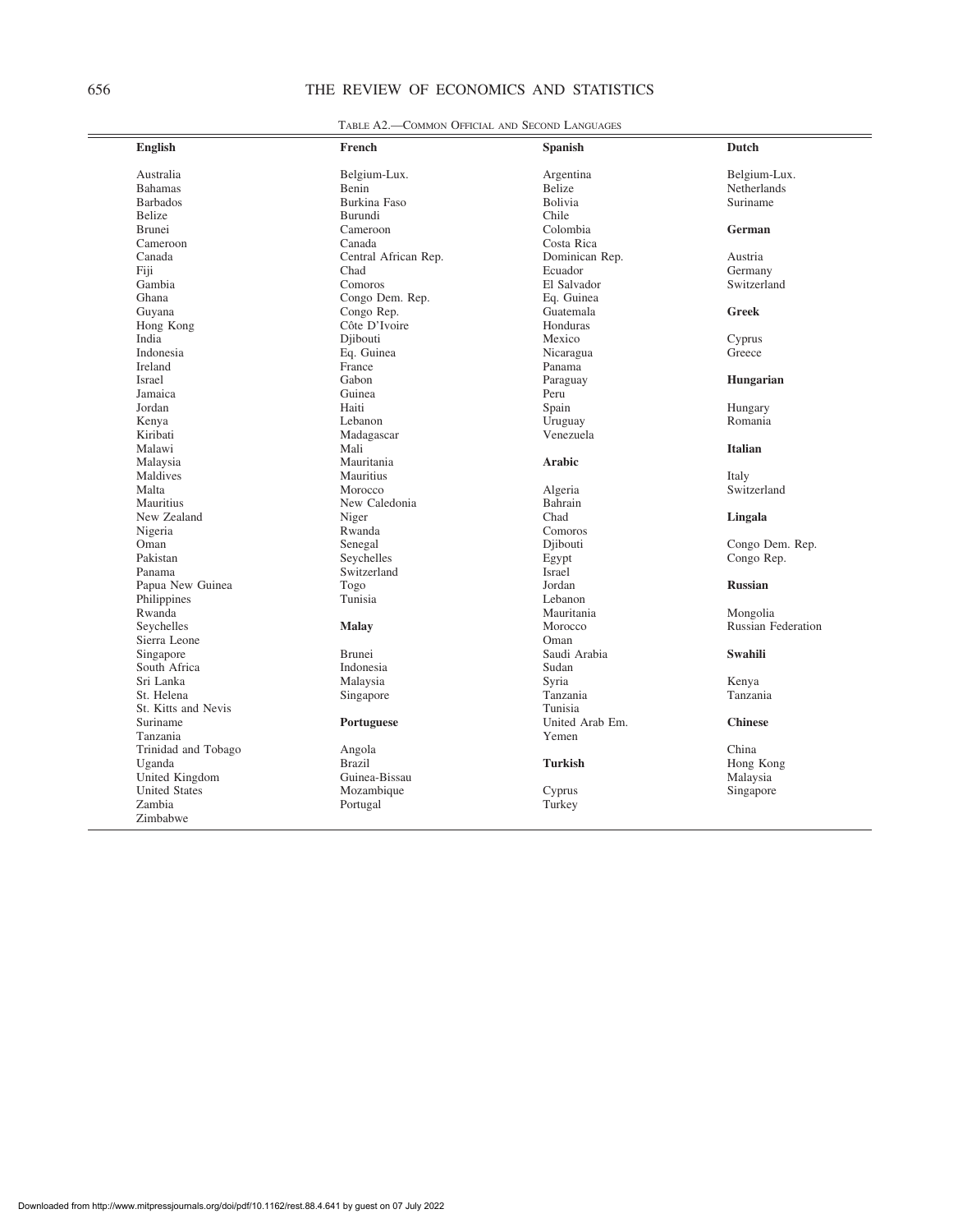# THE LOG OF GRAVITY 657

| <b>United Kingdom</b> |                       | <b>France</b>        | <b>Spain</b>  |
|-----------------------|-----------------------|----------------------|---------------|
| Australia             | Mauritius             | Algeria              | Argentina     |
| <b>Bahamas</b>        | New Zealand           | Benin                | Bolivia       |
| Bahrain               | Nigeria               | Burkina Faso         | Chile         |
| <b>Barbados</b>       | Pakistan              | Cambodia             | Colombia      |
| Belize                | Saint Kitts and Nevis | Cameroon             | Costa Rica    |
| Cameroon              | Seychelles            | Central African Rep. | Cuba          |
| Canada                | Sierra Leone          | Chad                 | Ecuador       |
| Cyprus                | South Africa          | Comoros              | El Salvador   |
| Egypt                 | Sri Lanka             | Congo                | Eq. Guinea    |
| Fiji                  | Sudan                 | Djibouti             | Guatemala     |
| Gambia                | Tanzania              | Gabon                | Honduras      |
| Ghana                 | Trinidad and Tobago   | Guinea               | Mexico        |
| Guyana                | Uganda                | Haiti                | Netherlands   |
| India                 | <b>United States</b>  | Laos                 | Nicaragua     |
| Ireland               | Zambia                | Lebanon              | Panama        |
| Israel                | Zimbabwe              | Madagascar           | Paraguay      |
| Jamaica               |                       | Mali                 | Peru          |
| Jordan                |                       | Mauritania           | Venezuela     |
| Kenya                 |                       | Morocco              | Portugal      |
| Kuwait                |                       | Niger                |               |
| Malawi                |                       | Senegal              | Angola        |
| Malaysia              |                       | Syria                | <b>Brazil</b> |
| Maldives              |                       | Togo                 | Guinea-Bissau |
| Malta                 |                       | Tunisia              | Mozambique    |
|                       |                       | Vietnam              | Oman          |

TABLE A3.—COLONIAL TIES

### TABLE A4.—PREFERENTIAL TRADE AGREEMENTS IN 1990

| <b>EEC/EC</b>  | <b>CARICOM</b>      | <b>CACM</b>                 |
|----------------|---------------------|-----------------------------|
| Belgium        | <b>Bahamas</b>      | Costa Rica                  |
| Denmark        | <b>Barbados</b>     | El Salvador                 |
| France         | Belize              | Guatemala                   |
| Germany        | Dominican Rep.      | Honduras                    |
| Greece         | Guyana              | Nicaragua                   |
| Ireland        | Haiti               |                             |
| Italy          | Jamaica             | <b>Bilateral Agreements</b> |
| Luxembourg     | Trinidad and Tobago |                             |
| Netherlands    | St. Kitts and Nevis | EC-Cyprus                   |
| Portugal       | Suriname            | EC-Malta                    |
| Spain          |                     | EC-Egypt                    |
| United Kingdom | <b>SPARTECA</b>     | EC-Syria                    |
|                |                     | EC-Algeria                  |
| <b>EFTA</b>    | Australia           | EC-Norway                   |
|                | New Zealand         | EC-Iceland                  |
| Iceland        | Fiji                | EC-Switzerland              |
| Norway         | Kiribati            | Canada-United States        |
| Switzerland    | Papua New Guinea    | Israel–United States        |
| Liechtenstein  | Solomon Islands     |                             |
| <b>CER</b>     | <b>PATCRA</b>       |                             |
| Australia      | Australia           |                             |
| New Zealand    | Papua New Guinea    |                             |